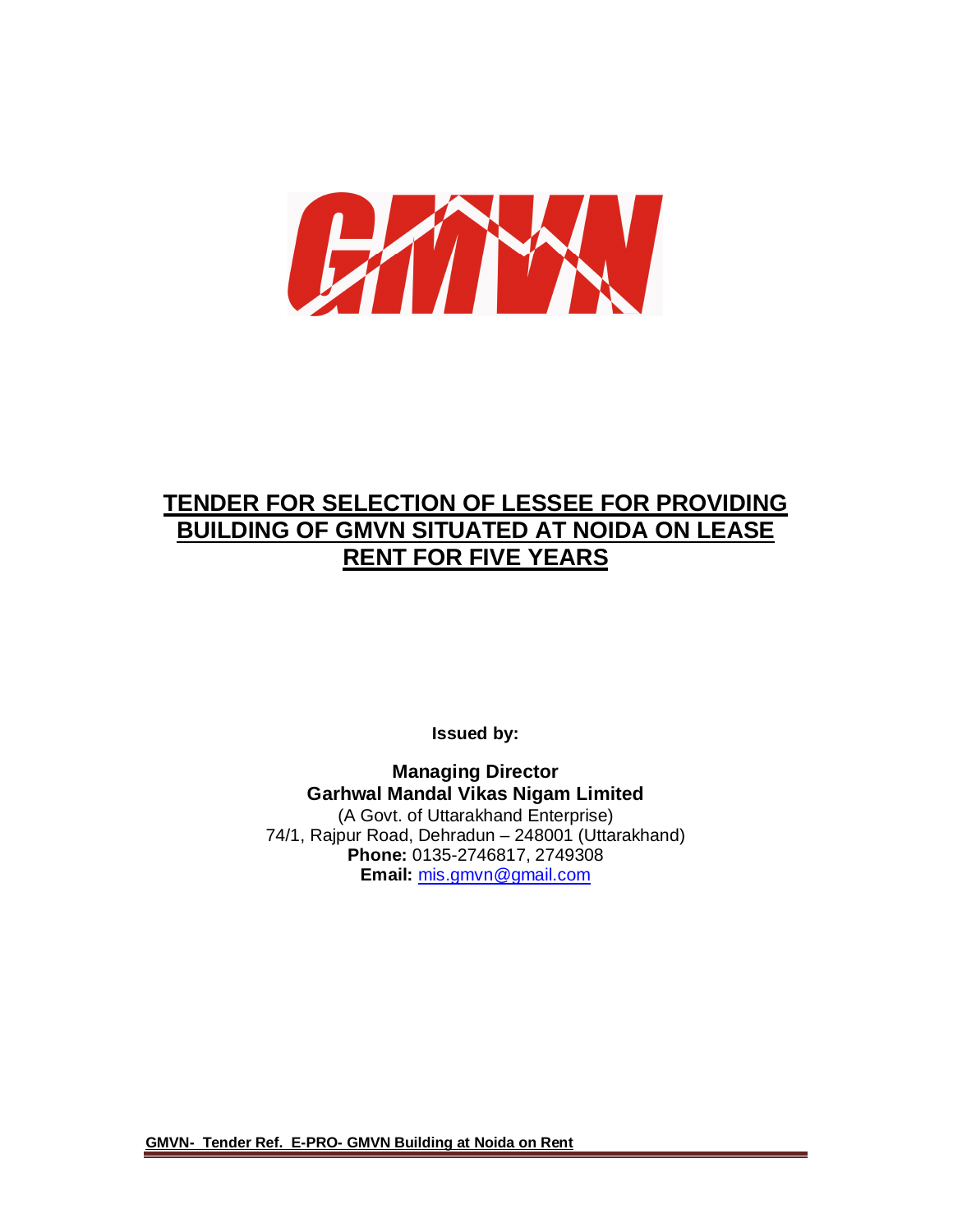#### **Disclaimer**

This Tender document is neither an agreement nor an offer by Garhwal Mandal Vikas Nigam Limited, A Govt. of Uttarakhand Enterprise (the **"GMVN"** OR **"Authority"**) to the prospective bidders or any other person. The purpose of this Tender is to provide interested parties with information that may be useful to them in the formulation of their Bids pursuant to this Tender. This Tender includes statements, which reflect various assumptions and assessments arrived at by GMVN in relation to the project. Such assumptions, assessments and statements do not purport to contain all the information that each bidder may require. This Tender may not be appropriate for all persons, and it is not possible for GMVN, its employees or advisers to consider the objectives, technical expertise and particular needs of each party who reads or uses this Tender. The assumptions, assessments, statements and information contained in this Tender, may not be complete, accurate, adequate or correct. Each bidder should, therefore, conduct its own investigations and analysis and should check the accuracy, adequacy, correctness, reliability and completeness of the assumptions, assessments and information contained in this Tender and obtain independent advice from appropriate sources.

GMVN, its employees and advisers make no representation or warranty and shall have no liability to any person including any bidder under any law, statute, rules or regulations or tort, principles of restitution or unjust enrichment or otherwise for any loss, damages, cost or expense which may arise from or be incurred or suffered on account of anything contained in this Tender or otherwise, including the accuracy, adequacy, correctness, reliability or completeness of the Tender and any assessment, assumption, statement or information contained therein or deemed to form part of this Tender or arising in any way in this Selection Process.

GMVN also accepts no liability of any nature whether resulting from negligence or otherwise however caused arising from reliance of any bidder upon the statements contained in this Tender. GMVN may in its absolute discretion, but without being under any obligation to do so, update, amend or supplement the information, assessment or assumption contained in this Tender. The issue of this Tender does not imply that GMVN is bound to select a bidder or to appoint the bidder, as the case may be, for the project and GMVN reserves the right to reject all or any of the Bids without assigning any reasons whatsoever.

The bidder shall bear all its costs associated with or relating to the preparation and submission of its Bid including but not limited to preparation, copying, postage, delivery fees, expenses associated with any demonstrations or presentations which may be required by GMVN or any other costs incurred in connection with or relating to its Bid. All such costs and expenses will remain with the bidder and GMVN shall not be liable in any manner whatsoever for the same or for any other costs or other expenses incurred by an bidder in preparation or submission of the Bid, regardless of the conduct or outcome of the bidding process.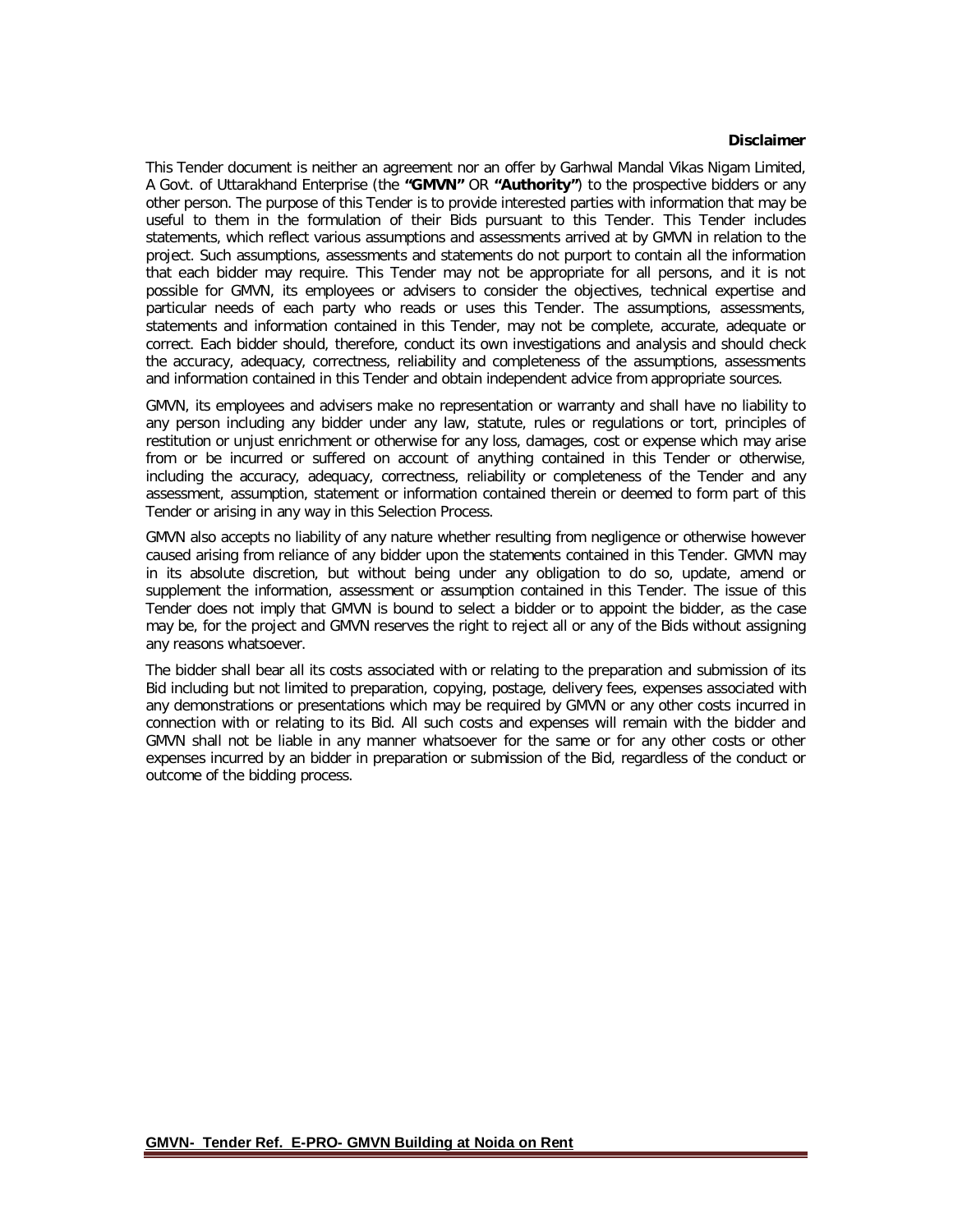## **CONTENTS OF TENDER DOCUMENTS**

| A - TENDERING PROCEDURE                                                                                                     | $\mathbf{1}$   |
|-----------------------------------------------------------------------------------------------------------------------------|----------------|
| <b>B- SCOPE OF WORK AND TERMS &amp; CONDITIONS</b>                                                                          | $\mathbf{1}$   |
| <b>C- CRITICAL DATES</b>                                                                                                    | 5              |
| <b>D - SPECIAL MENTIONS</b>                                                                                                 | 5              |
| <b>E- VALIDITY OF BID</b>                                                                                                   | 6              |
| F - TENDER FEE AND EARNEST MONEY DEPOSIT                                                                                    | 6              |
| <b>G - QUALIFICATION OF BIDDERS</b>                                                                                         | $\overline{7}$ |
| J - DOCUMENTS COMPRISING THE BIDDERS' PROPOSAL (Technical BID)                                                              | 9              |
| K - FINANCIAL BID - (BOQ)                                                                                                   | 9              |
| <b>L- COST OF BIDDING</b>                                                                                                   | 9              |
| M - RIGHT TO ACCEPT OR REJECT THE TENDER                                                                                    | 9              |
| N - PREPARATION AND SUBMISSION OF BIDS                                                                                      | 10             |
| <b>O- BID DUE DATE</b>                                                                                                      | 10             |
| P - MODIFICATION/SUBSTITUTION/WITHDRAWAL OF BID                                                                             | 10             |
| Q - CORRESPONDENCE WITH THE BIDDER                                                                                          | 10             |
| <b>R - EVALUATION OF BIDS</b>                                                                                               | 10             |
| S - PERFORMANCE SECURITY                                                                                                    | 11             |
| T - RESOLUTION OF DISPUTES/ ARBITRATION                                                                                     | 12             |
| <b>U- PENALTIES</b>                                                                                                         | 12             |
| <b>V- PAYMENTS</b>                                                                                                          | 12             |
| <b>W-INTERPRETATION</b>                                                                                                     | 13             |
| X - JURISDICTION                                                                                                            | 13             |
| Y - MISCELLANEOUS                                                                                                           | 13             |
| Z - FORCE MAJEURE                                                                                                           | 15             |
| <b>AA-CHANGE OF LAW</b>                                                                                                     | 15             |
| <b>BB-AGREEMENT FOR CONTRACT</b>                                                                                            | 15             |
| <u>Bid Forms</u>                                                                                                            |                |
| <b>Technical Bid Form-1: Letter of the Bid</b>                                                                              | 18             |
| <b>Technical Bid Form-2: Details of the Bidder</b>                                                                          | 20<br>21       |
| Technical Bid Form-3: Power of Attorney for Signing Authority<br><b>Technical Bid Form-4: Affidavit for No Blacklisting</b> | 22             |
| <b>Technical Bid Form-5: Anti-Collusion Certificate</b>                                                                     | 23             |
| <b>Technical Bid Form-6: Project Undertaking</b>                                                                            | 24             |
| <b>Technical Bid Form-7: Financial Eligibility</b>                                                                          | 25             |
| Technical Bid Form-8: Affidavit of No Dues towards Government Taxes                                                         | 26             |
| Technical Bid Form-9: Board Resolution for Bidders (applicable only in case                                                 |                |
| the Bidder/s is/are Company/ies)                                                                                            | 27             |
| Technical Bid Form- 10: Memorandum of Understanding (MOU) in case of                                                        |                |
| <b>Consortium</b>                                                                                                           | 28             |
| CHECK LIST OF DOCUMENTS                                                                                                     | 31             |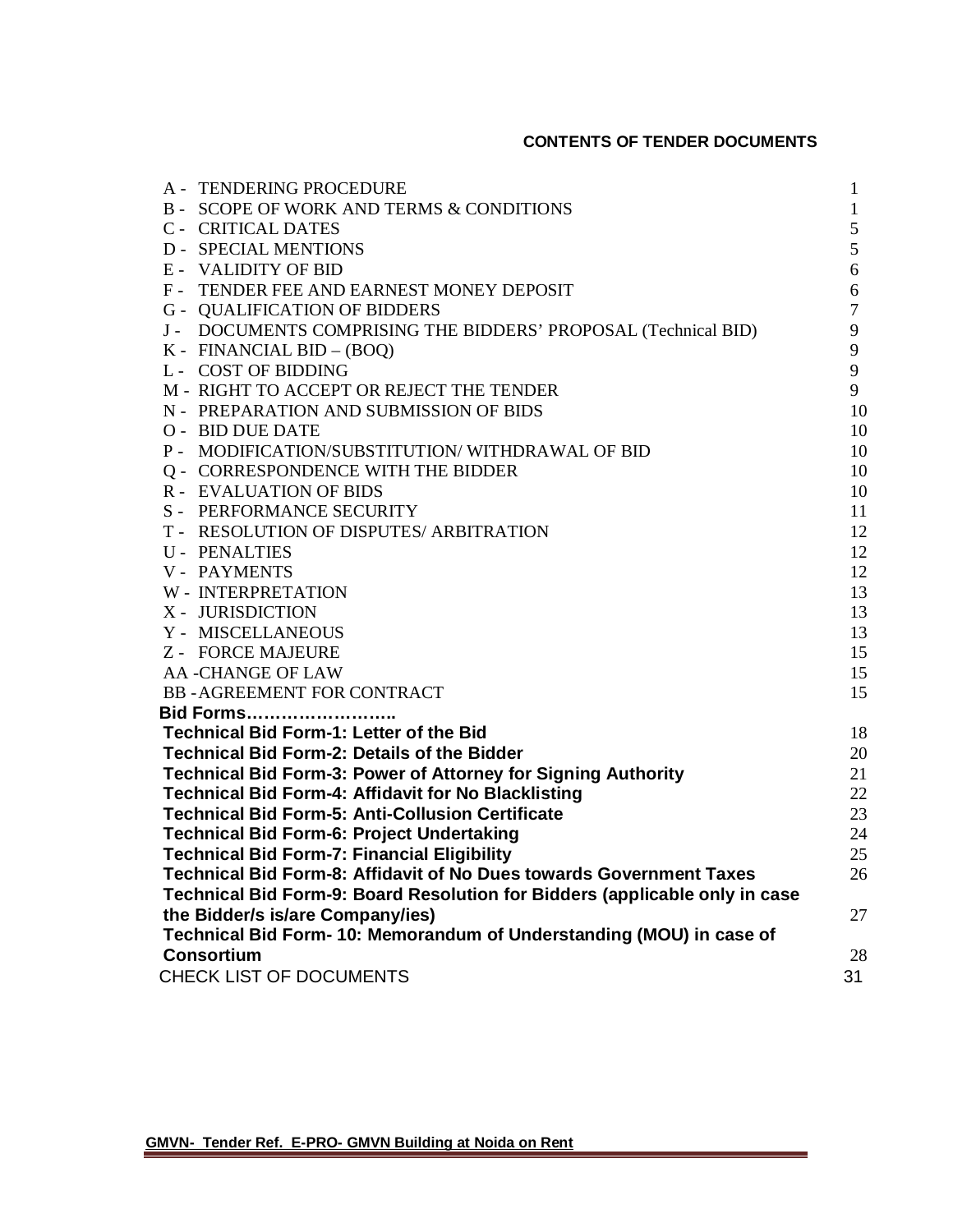Cost of Tender Form Rs.10,000/- Inclusive of GST 18% Rs.1,800/- Total Rs.11,800/-

## TENDER DOCUMENT

GMVN is inviting bids from the Nationalized Banks/ M.N.C./ Government/ Semi Government/ N.G.O/ Other reputed Organisations/ Private Person for Building of GMVN on Lease Rent situated at C-50, Sector-62, Noida, Uttar Pradesh-201301 for Institutional activities permissible by New Okhla Industrial Development Authority for the period of five years.

## *A - TENDERING PROCEDURE*

- 1. Two bid system of E-Tendering will be followed. (Technical Bid and Financial Bid)
	- i. Technical Bid

The first part shall comprise the offer letter in the prescribed Format (Bid Forms) and the pre-qualification and Technical criteria compliance statement with details.

ii. Financial Bid

The second part shall be the Financial bid specifying the price offer in the prescribed Format (BOQ) Excel spread sheet (Please note that this is an Etendering System and the comparative chart is automated by the system. Do not forget to write the name of the applying firm at the specified place required for the same, otherwise there are chances that the system may reject the Financial bid.)

GMVN will open the pre-qualification and technical proposals and evaluate them as per criterion mentioned in this document. The 'Financial Proposal' covers shall not be opened until the evaluation of the pre-qualification and technical evaluation is complete.

After evaluation of technical proposals, the financial proposals of only those bidders, who qualify in technical evaluation, will be opened.

- 2. The parties willing to participate in the Bidding will have to apply through the Electronic Tendering Procedure (E-Tendering) as per the guidelines issued by Uttarakhand State Government.
- 3. The Tender Document can also be downloaded from the web site "www.gmvnonline.com" and/or "uktenders.gov.in"
- 4. No Tender will be accepted other than E-Tendering Procedure mentioned above.
- 5. The provisions of Uttarakhand Procurement Rules 2017 shall be applicable for this Bidding Process. Furthermore, in case of any inconsistency in any of the provisions of this Tender Document with the Uttarakhand Procurement Rules 2017, the Uttarakhand Procurement Rules 2017 shall prevail.

## *B - SCOPE OF WORK AND TERMS & CONDITIONS*

1. GMVN intended to provide their Building situated at C-50, Sector-62, Noida, Uttar Pradesh-201301 having total area approximately 26000 Sq. feet (G+5) through transparent competitive bidding process as per Uttarakhand Procurement Rules 2017 for 5 years Extendable. Bidder has to quote annual Lease Rent only for the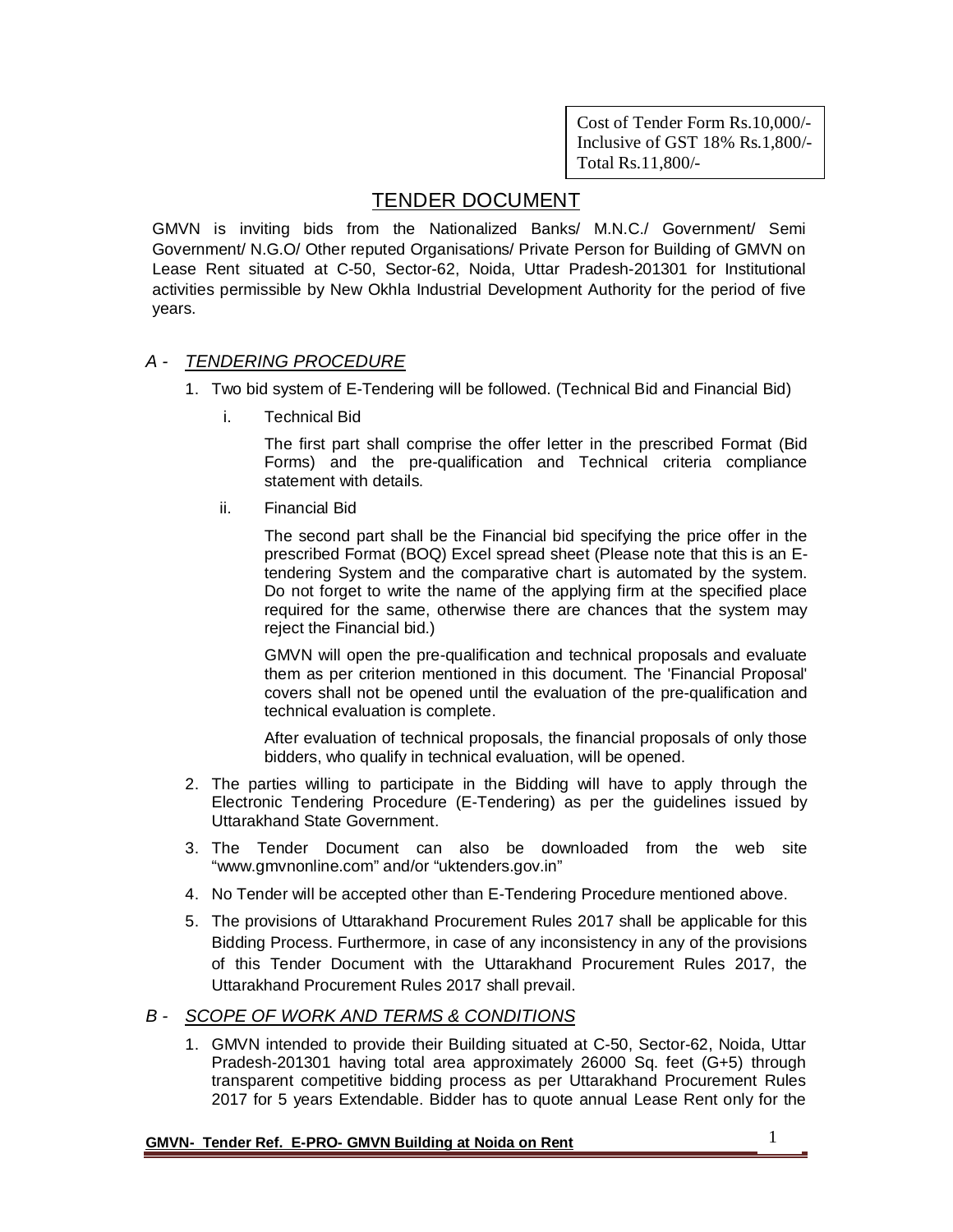first year . For all subsequent years the Lease Rent shall be escalated @ 8% per annum.

2. The details of Building along with the value of minimum base Lease Rental to be submitted by bidders are given in the following table:

| DETAILS OF BUILDING SITUATED AT NOIDA |                                   |                                     |                          |  |
|---------------------------------------|-----------------------------------|-------------------------------------|--------------------------|--|
| S.N.                                  | <b>Floor</b>                      | <b>Floor Area (in</b><br>Sq. Meter) | Floor Area (in Sq. feet) |  |
| 1                                     | <b>Ground Floor</b>               | 80.04                               | 861.55                   |  |
| $\mathcal{P}$                         | <b>First Floor</b>                | 391.51                              | 4214.21                  |  |
| 3                                     | Second Floor                      | 391.51                              | 4214.21                  |  |
| 4                                     | Third Floor                       | 391.51                              | 4214.21                  |  |
| 5                                     | Fourth Floor                      | 366.36                              | 3943.50                  |  |
| 6                                     | <b>Fifth Floor</b>                | 283.12                              | 3047.50                  |  |
|                                       | <b>Total Area of the Building</b> | 1904.05                             | 20495.18                 |  |

- 3. Building will be provided to bidders on present condition i.e. as it is basis.
- 4. Bidder shall quote Lease Rent value for one year in the Financial bid. The bid amount for the Building shall not be less than minimum base annual Lease Rent value for the Building mentioned in the tender document and shall be exclusive of GST and all other applicable taxes and duties. Any other taxes like GST etc. shall be borne by the bidder firm & bidder will deposit amount as per rule. GMVN will not entertain the financial bid submitted lower than the minimum base annual Lease Rent value mentioned in the tender document. However, Lease Rent payable to the New Okhla Industrial Development Authority (NOIDA) shall be payable by GMVN.
- 5. From 2<sup>nd</sup> year onwards, Annual Lease Rent value will be increased by 8% every year which will be calculated on the Lease Rent amount payable for the previous year exclusive of GST & other taxes.
- 6. Total Contract value for 5 years (Extendable) of the bid will be calculated after considering the yearly increase in the Lease Rent Extendable value @ 8% i.e. in the  $2^{nd}$  year onwards Lease Rent value will be increased by 8 %.
- 7. The Successful bidder shall use the building for the purpose of running activities as permissible by New Okhla Industrial Development Authority. The Successful bidder shall comply with all the prevailing Local/social/government rules and regulations. Bidder shall also comply the terms and conditions of the contract agreement. Successful bidder will be fully responsible in the case of non-compliance of any of the terms, rules and regulations. Any violation may result in strict action as per direction of MD, GMVN.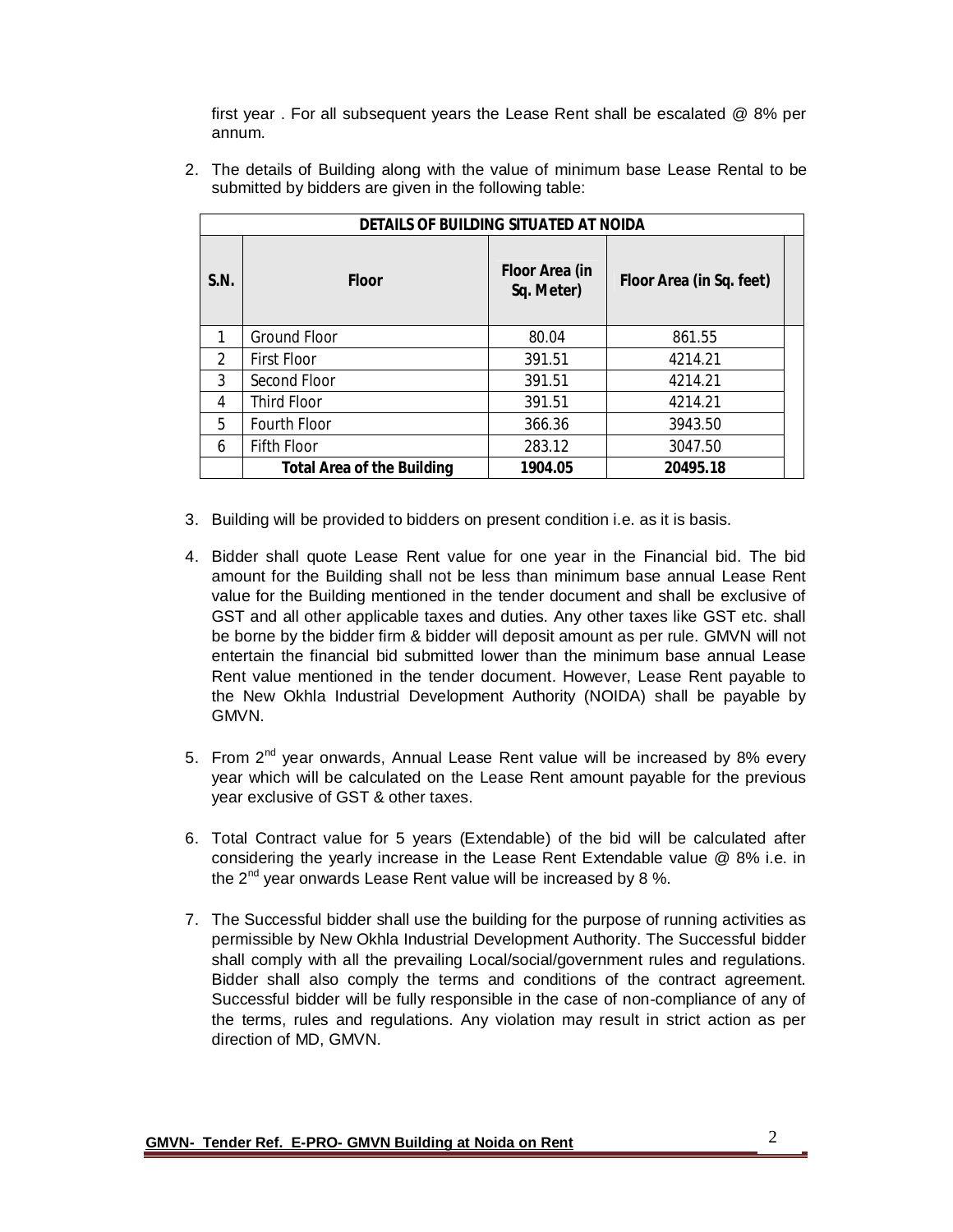- 8. Successful bidder should not use the property for the purpose of liquor business, gambling, illegal business and other restricted activities/business. Any violation may result in strict action as per direction of MD, GMVN.
- 9. Successful bidder shall not encumber the Building and shall not create any obstacle/ disturbance for the others. Any violation may result in strict action as per direction of MD, GMVN.
- 10. The Service provider shall take all appropriate insurance cover to protect their own assets and employees and indemnify GMVN from all kinds of claims and liabilities.
- 11. Existing structure and facilities in the Building shall be provided for use to the successful bidder only. Building is having installed facility of electricity supply, water supply, sewerage, firefighting system and lifts (2 Nos.). Bidder can use the facility of parking space available in the building.
- 12. The successful bidder shall not assign / let-out /rent or sub-lease the Building fully or any part / portion of the building thereof except with the due consent of GMVN, in writing only.
- 13. The Successful bidder shall be responsible for payment of electricity, water, municipal taxes, maintenance charges and other applicable statutory levies and taxes related to the building as imposed time to time by the government. In case of default, legal action may be initiated by MD, GMVN.
- 14. The Successful bidder shall itself obtain the necessary approval/ consent of the Government, if any, required under the local law for the use of the Building, from their own source only.
- 15. Successful bidder shall be responsible for the routine repairing and maintenance of the Building. Repairing and maintenance work should be done by successful bidder from their own source only. No amount shall be reimbursed to the Successful bidder by GMVN in this respect. Successful bidder shall not do any new construction in the Building without written permission from the designated Authority of GMVN. Any violation may result in strict action as per direction of MD, GMVN.
- 16. The successful bidder shall keep the Building in good condition and shall not alter and make any structural changes therein except certain minor changes like temporary partitions etc. of light material at its own expenses and without damaging the existing Building/ structural arrangement of the building. The Successful bidder shall be allowed to improve the Building with interior renovation including furnishing items, equipment & fixtures etc at its own cost with the prior permission of GMVN as well as of other competent authority, if any. GMVN shall not bear any cost in this respect at the time of handing over of Building and associated assets. GMVN shall not make any payment to successful bidder for the improvement work carried out in the Building during contract period.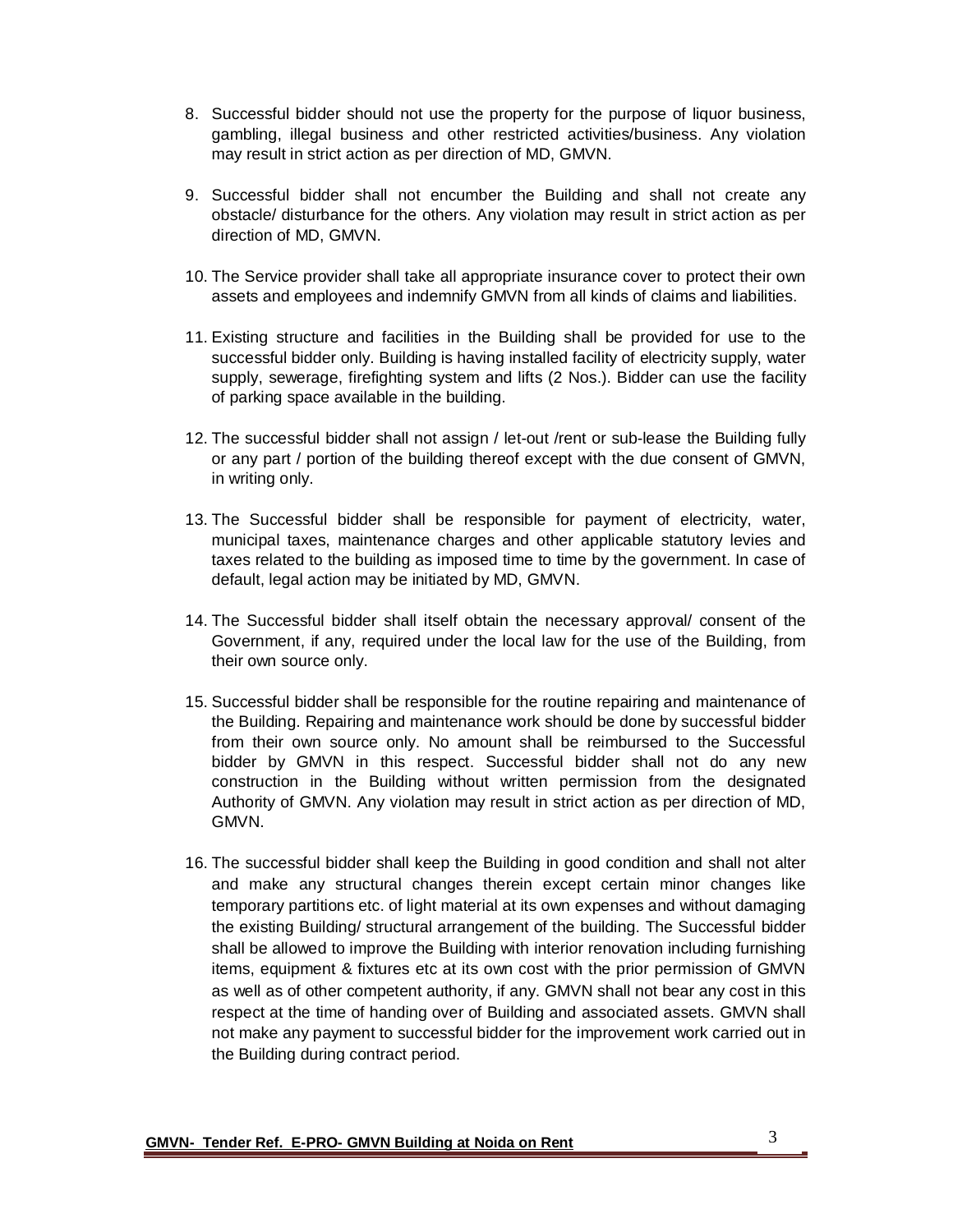- 17. Successful bidder shall transfer/handover the possession of the immovable/fixed asset/s and facility/ies renovated/improved by them, to GMVN free of cost at the end of the agreement period. Any violation may result in strict action as per direction of MD, GMVN.
- 18. The successful bidder shall deliver to GMVN the vacant possession of the Building in its original state i.e. without any damage and breakage to the Building, installed facility, electrical and other fittings etc. with all other items, immediately after the expiry/termination of contract. For the purpose of avoiding any dispute in future on the understanding of "Original State", a statement/ checklist of all the existing assets including furniture, electrical and other fittings etc mentioning their current condition should be prepared and this statement should be signed by authorised representatives of selected Bidder and GMVN before handing over the site & projects assets. Such statement/ check list should be attached with Agreement. In addition to the above, the successful bidder shall be responsible to restore the asset in original condition on their own cost. Any violation may result in strict action as per direction of MD, GMVN.
- 19. Successful bidder shall deposit the amount of Lease Rent in the following bank account of GMVN:

| Beneficiary's Name         | MD GMVN PP MODE           |
|----------------------------|---------------------------|
| <b>Bank Account Number</b> | 50100295694871            |
| <b>RTGS/NEFT Code</b>      | HDFC0000225               |
| <b>Bank Name</b>           | <b>HDFC Bank Limited</b>  |
| <b>Branch Name</b>         | 56, Rajpur Road, Dehradun |

- 20. As per the discretion of committee, earlier defaulters of GMVN may be evaluated, after clearing existing dues or any other pending issue as per the direction of MD, GMVN.
- 21. Bidders must visit the site and ascertain themselves for the site conditions, location, surrounding, climate, access to the site etc. before preparation and submission of their Bid. Such visit shall be carried out by the Bidders at their own cost, risk and responsibility. GMVN shall not be liable for such costs, regardless of the outcome of the Bidding Process. Bidder may contact PRO, GMVN posted at Delhi for site visit, whose contact details are as below:

| Name of PRO  | ٠                   | Shri Rajpal Singh      |
|--------------|---------------------|------------------------|
| Mobile No.   | ٠<br>$\blacksquare$ | 093126 33180           |
| Landline No. | $\cdot$             | 011-23350481, 23326620 |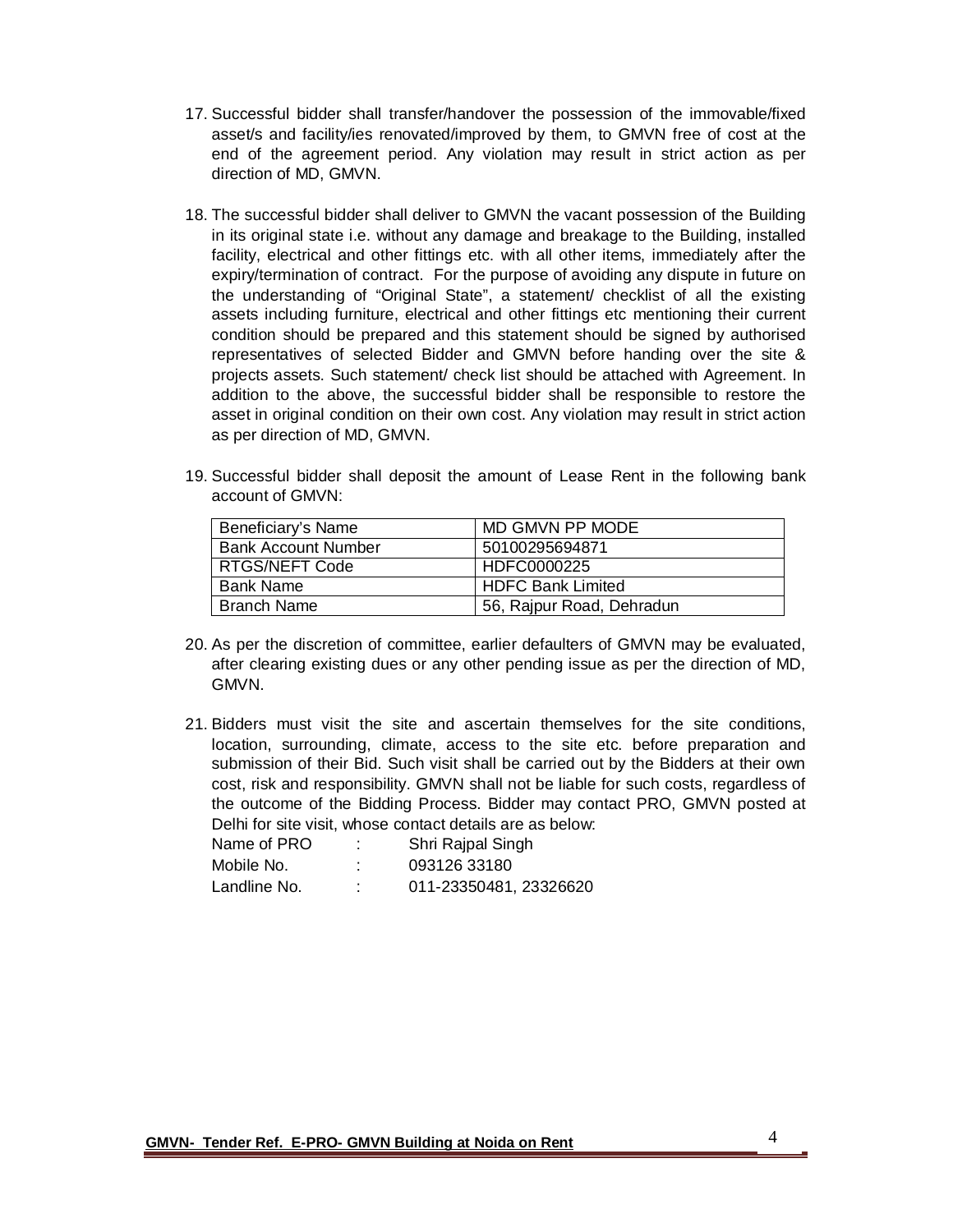## *C - CRITICAL DATES*

Schedule of Bidding Process

| <b>S. N.</b>   | <b>Event Description</b>                                                     | <b>Date</b>                                                                                                                                                                                                                                                                                                                                                                                                                   |
|----------------|------------------------------------------------------------------------------|-------------------------------------------------------------------------------------------------------------------------------------------------------------------------------------------------------------------------------------------------------------------------------------------------------------------------------------------------------------------------------------------------------------------------------|
|                | <b>Availability of TENDER</b>                                                | Document can be downloaded from:                                                                                                                                                                                                                                                                                                                                                                                              |
| 1              | <b>Document</b>                                                              | www.gmvnonline.com, www.uktenders.gov.in                                                                                                                                                                                                                                                                                                                                                                                      |
| $\overline{2}$ | Payment to be paid along<br>with Submission of Bid                           | <b>Tender</b><br>Fee<br>(non-refundable):<br>Demand<br>Draft<br>of<br>Rs.11,800/- (incl. GST) in favour of Managing Director,<br>Garhwal Mandal Vikas Nigam Limited, Payable<br>at<br>Dehradun<br>Bid Security (Earnest Money Deposit): Demand Draft/<br>FDR/ CDR of Rs.10,33,000/- (Rupees Ten lac thirty three<br>thousand only) in favour of Managing Director, Garhwal<br>Mandal Vikas Nigam Limited, Payable at Dehradun |
| 3              | <b>Publishing and Start Date of</b><br><b>Downloading Tender</b><br>document | 09-05-2022 from 05:00 PM                                                                                                                                                                                                                                                                                                                                                                                                      |
| 4              | Date & Time of Pre-bid                                                       | Date: 14-05-2022, at 03:00 PM                                                                                                                                                                                                                                                                                                                                                                                                 |
|                | <b>Meeting</b>                                                               | Venue: Garhwal Mandal Vikas Nigam Limited, 74/1, Rajpur<br>Road, Dehradun                                                                                                                                                                                                                                                                                                                                                     |
| 5              | <b>Mode of Submission of Bid</b>                                             | Online at e-Proc website (www.uktenders.gov.in)                                                                                                                                                                                                                                                                                                                                                                               |
| 6              | <b>Start Date of Online</b><br><b>Submission of Bid</b>                      | From: 18-05-2022, 10:00 AM                                                                                                                                                                                                                                                                                                                                                                                                    |
| 7              | <b>Last Date of Online</b><br><b>Submission of Bid (Bid Due</b><br>Date)     | Upto: 23-05-2022, upto 05:00 PM                                                                                                                                                                                                                                                                                                                                                                                               |
|                | <b>Submission of Original</b>                                                | 24-05-2022, upto 01:00 PM                                                                                                                                                                                                                                                                                                                                                                                                     |
| 8              | <b>Demand Draft for Tender</b><br>Fee & other documents                      | Venue: Office of the General Manager (Tourism), Garhwal<br>Mandal Vikas Nigam Limited, 74/1, Rajpur Road, Dehradun                                                                                                                                                                                                                                                                                                            |
|                | Date, Time and Venue of                                                      | 24-05-2022, at 01:30 PM                                                                                                                                                                                                                                                                                                                                                                                                       |
| 9              | <b>Technical Bid Opening</b>                                                 | Venue: Office of the General Manager (Tourism), Garhwal<br>Mandal Vikas Nigam Limited, 74/1, Rajpur Road, Dehradun                                                                                                                                                                                                                                                                                                            |
| 10             | Date, Time and Venue of<br><b>Financial Bid Opening</b>                      | Shall be intimated to the Eligible Bidders at appropriate<br>time                                                                                                                                                                                                                                                                                                                                                             |
| 11             | <b>Issue of Letter of Award</b><br>(LOA) to Bidder                           | Shall be intimated to the successful at appropriate time                                                                                                                                                                                                                                                                                                                                                                      |
| 12             | Acceptance of LOA by the<br><b>Bidder</b>                                    | Within 7 days of issuance of LOA                                                                                                                                                                                                                                                                                                                                                                                              |
| 13             | <b>Signing of Contract</b><br><b>Agreement</b>                               | Within 10 days of issuance of LOA                                                                                                                                                                                                                                                                                                                                                                                             |

The above schedule is tentative. Authority reserves the right to modify the Schedule of Bidding Process at any time during the Bidding Process at its sole discretion without assigning any reason or being liable for the same in any manner whatsoever.

*D - SPECIAL MENTIONS*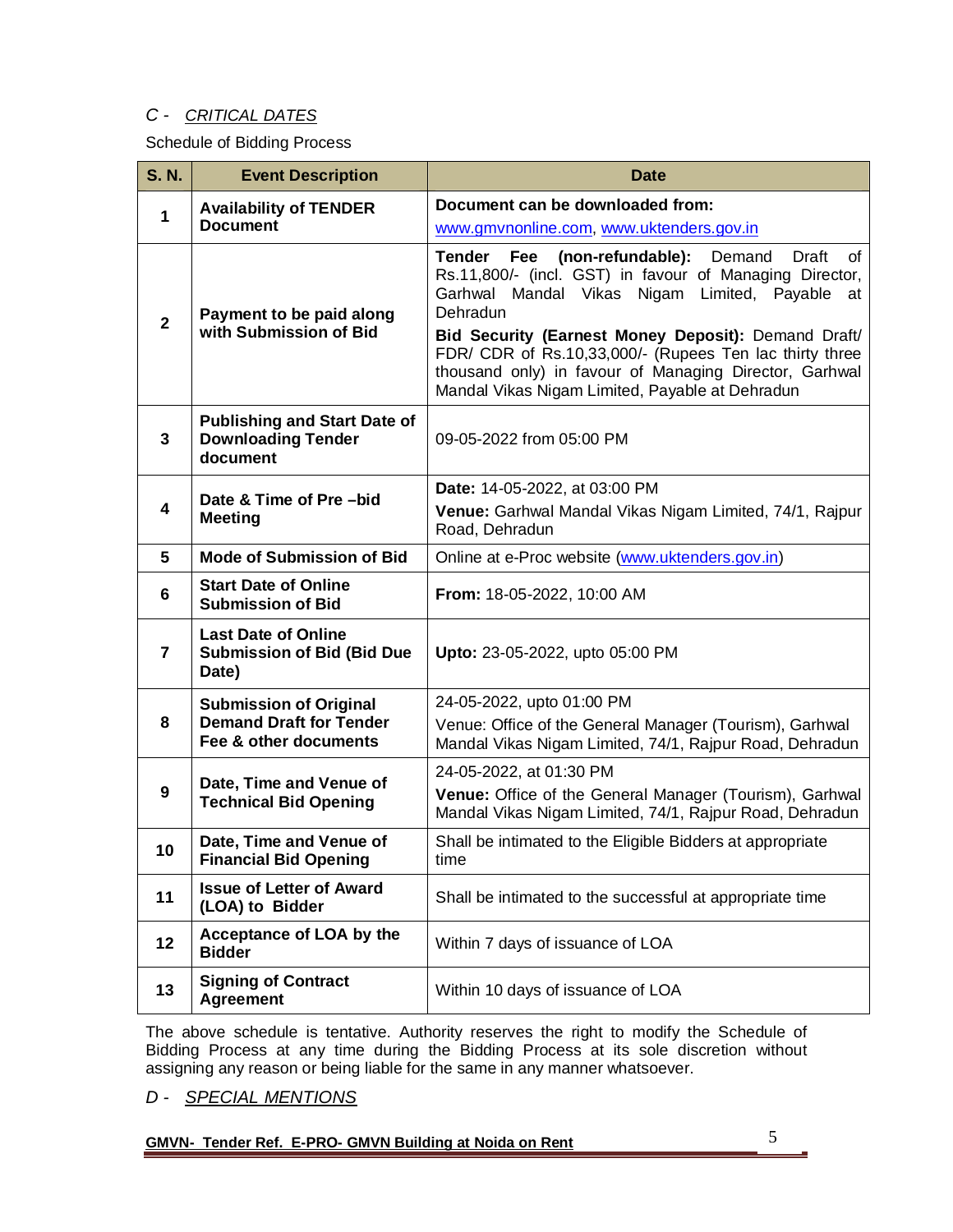Address for submission of all physical documents.

To,

The Managing Director/ General Manager (Tourism) Garhwal Mandal Vikas Nigam Ltd. 74/1 Rajpur Road, Dehra Dun Uttarakhand-248001. Email : mis.gmvn@gmail.com Tel No. : 0135-2746817, 2749308

## *E - VALIDITY OF BID*

The Bids shall be valid for a period of 120 days from the last date of submission of Bids as mentioned in the Tender document or subsequent amendments, if any. Bid validity can be extended for further period by GMVN as per mutual consent of the bidder.

## *F - TENDER FEE AND EARNEST MONEY DEPOSIT*

### 1. Tender Fee

- a. Rs.11,800/- (eleven thousand eight hundred only) inclusive of GST @18% i.e. Rs.10,000/-(Tender Fees) +Rs.1800/-(GST@ 18%))
- b. Tender fee will be accepted in the Form of Banker's Cheque/Demand Draft, drawn in favour of Managing Director, Garhwal Mandal Vikas Nigam Ltd payable at Dehradun.
- c. Scanned copy of the Tender fee instrument should be uploaded along with the Technical bid on the website www.uktenders.gov.in
- d. In case of Consortium, Tender Fees shall be payable by the Lead Member.
- e. The Bidders complying with the provisions of Uttarakhand Government Order No. 1542/VII-3-19/143- Industry/2003 dated 20th August 2019 are exempted from payment of Tender Fee.
- 2. Earnest money Deposit (EMD)

Earnest money is (Refundable/Adjustable) has to be submitted physically in the Head office of GMVN before the opening of tenders. Scanned copy of EMD instrument to be uploaded along with the technical bid. The EMD amount payable by bidder is as given below:

| <b>S. No.</b> | <b>PARTICULARS</b>    | EMD (Rs.)    |
|---------------|-----------------------|--------------|
|               | <b>EMD for Tender</b> | 10,33,000.00 |

- a. The EMD can be submitted in the Form of :
	- i. F.D.R / C.D.R form
	- ii. Demand Draft/ Banker's Cheque
- b. The above EMD instrument should be made in favour of "Managing Director, Garhwal Mandal Vikas Nigam Ltd" Payable at Dehradun.
- c. EMD will be accepted in the above-mentioned form.
- d. The EMD fee should be submitted at Head Office of GMVN to the concerned officer as mentioned in this document. Scanned copy of the EMD fee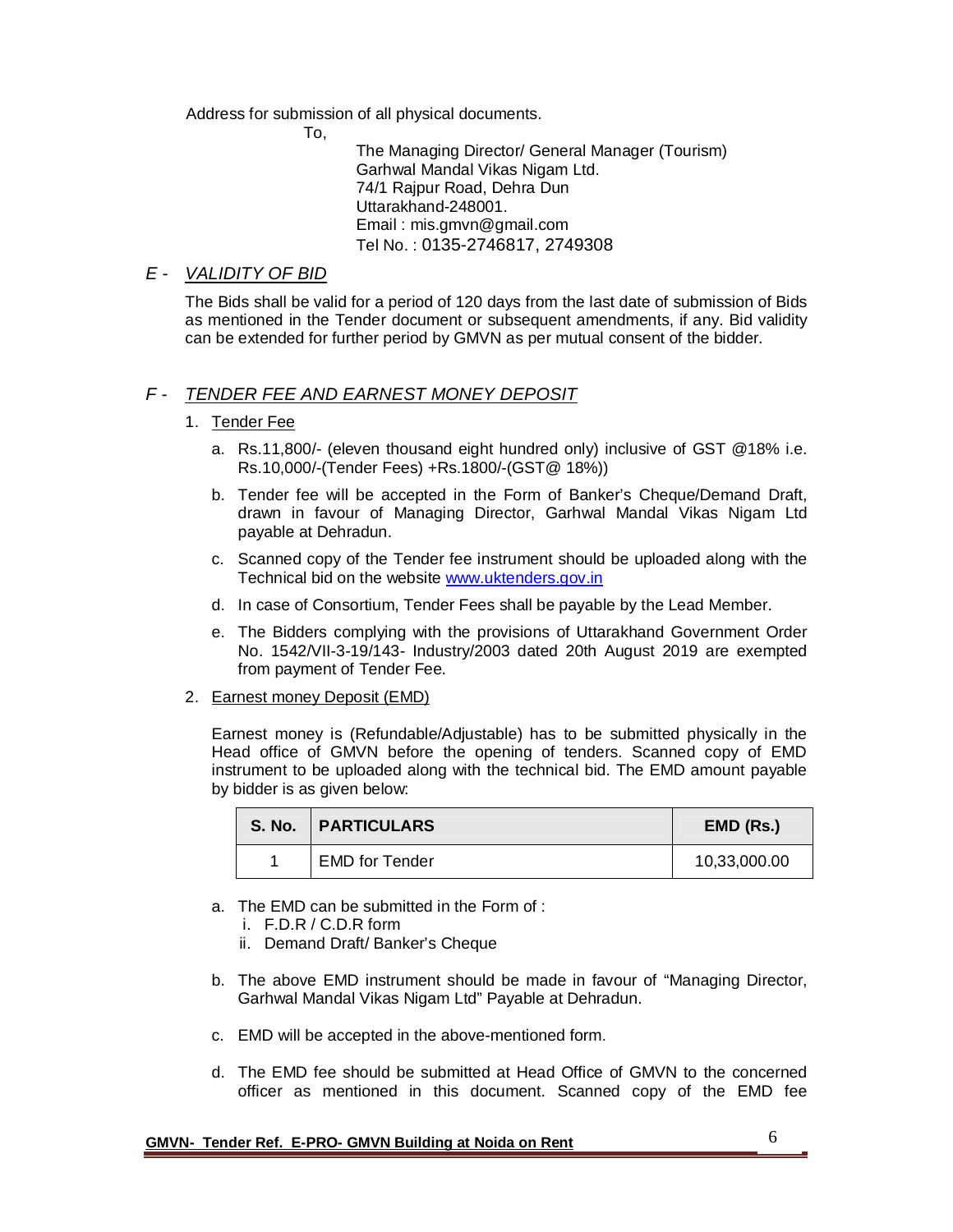Instrument should be uploaded along with the Technical bid on the website "www.uktenders.gov.in"

- e. No interest shall be payable by GMVN on EMD.
- f. EMD will be forfeited if:
	- i. The Successful Bidder fails to deposit the required Performance security as prescribed.
	- ii. Tender is withdrawn within the period of its validity period as mentioned in this document.
	- iii. The successful bidder refuses to provide the services after being selected in the tendering procedure.
- g. EMD shall be returned if the Bidding process is cancelled by GMVN, or as per the following cases:
	- i. For the Successful Bidder, after depositing Performance Guarantee and signing of Contract Agreement.
	- ii. For the Unsuccessful / Unqualified Bidders, within 30 days of the signing of Contract Agreement between GMVN and the Successful Bidder.
- h. In case of Consortium, Earnest Money shall be deposited by the Lead Member.
- i. Any Bid not accompanied by the Earnest Money Deposit shall be considered as non-responsive and shall be rejected.
- Note : Latest applicable G.O. of the State finance department will be considered regarding exemption from earnest money deposit.

### *G - QUALIFICATION OF BIDDERS*

- a. Bidder must have minimum experience of 3 years of business. Proof of business activity should be supported by documentary evidence and need to be submitted along with technical bid as mentioned in this document.
- b. The Bidder must be a legally recognized business entity OR group of entities (**"Consortium"**) incorporated/Registered in India. In case of Consortium Bidder, all members of Consortium can meet Eligibility Criteria jointly. An Entity submitting its bid individually shall be termed as **"Single Entity Bidder".** Group of entities submitting their Bid as Consortium shall be termed as **"Consortium Bidder"**. Individual person having desired qualification can also apply.
- c. The term **"Bidder"** shall include Single Entity Bidder as well as Consortium Bidder. In case project is awarded to a Consortium Bidder, then Agreement shall be signed between GMVN and all members of the Consortium.
- d. The minimum Average Annual Turnover of the supplier should not be less than Rs.40.00 lakh during last three years for FY2018-19, FY2019-20 and FY2020-21. Proof of turnover to be submitted separately along with technical bid as mentioned in this document.
- e. The bidder should not have been blacklisted in the past five years by any state/ central govt. department. The bidder must give an affidavit for the same.
- f. The Bidder (Lead Member in case of Consortium) must submit GST Registration Certificate.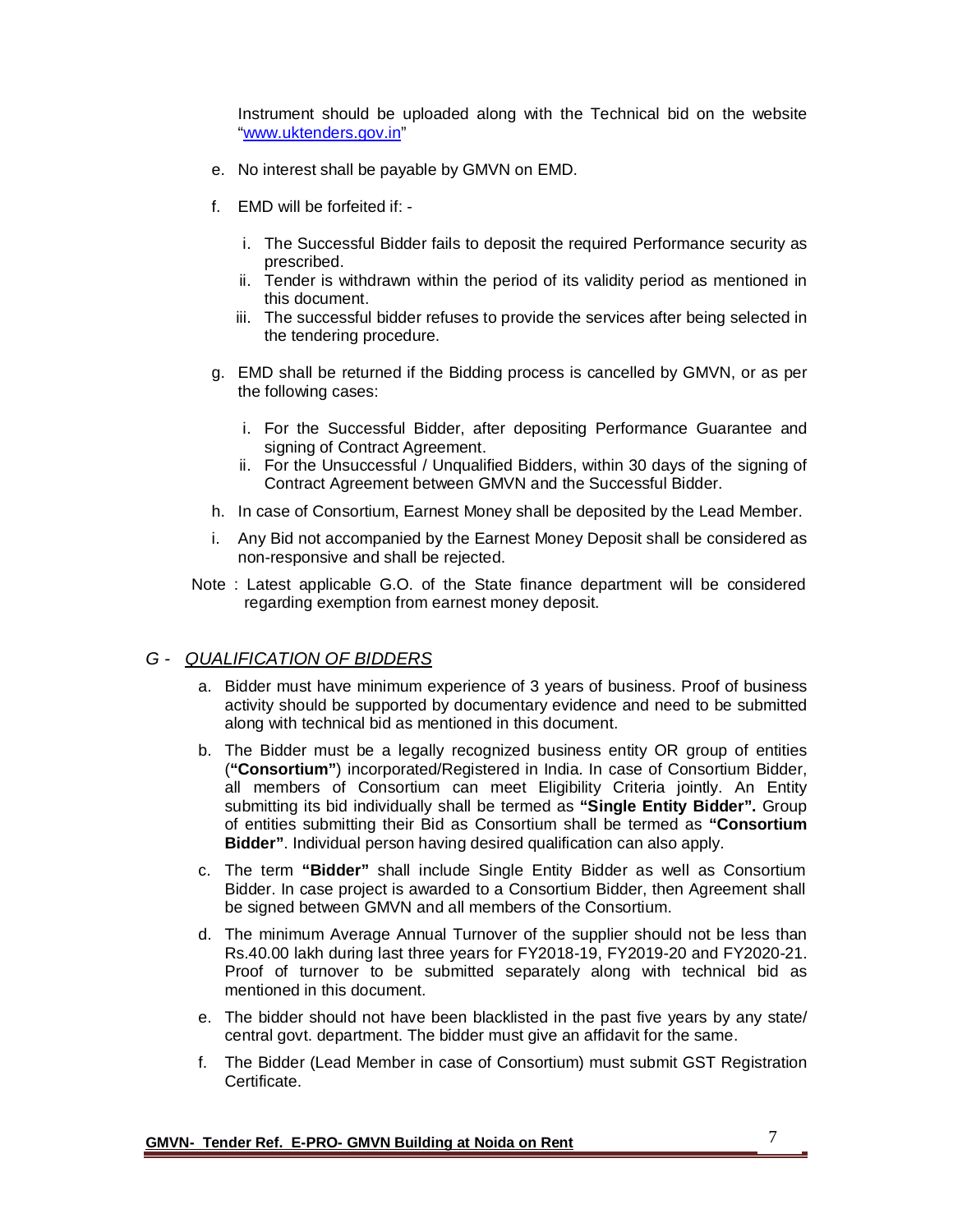- g. The Successful Bidder should also provide all contact details of concern persons (i.e. office address, mobile numbers and email IDs).
- h. It is mandatory that bidder must have a valid PAN.
- i. In case where Bidder is Individual person/ proprietorship firm, the Bidder should also submit copy of Voter id card/ Driving License/ Aadhar card as identity proof and submit copy of electricity/ water bill / Voter id card/ Driving License/ Aadhar card as proof of address. Electricity/ Water bill should be in the name of the Bidder.
- j. Certified copy of Income tax return acknowledgements downloaded from the Income tax Portal for last three financial years for 2018-19, 2019-20 and 2020-21.
- k. Certified copy of financial accounts (Balance sheet and Profit & loss account) for last three financial years for 2018-19, 2019-20 and 2020-21.
- l. Bidder must have positive net worth as on March 31, 2021.

Note:- In accordance with the provisions of Uttarakhand Government Order No. 1542/VII-3-19/143- Industry/2003 dated 20th August 2019, the eligible bidders (enterprises) are exempted from applicability of qualification criteria related to Financial Eligibility (turnover) and Technical Eligibility (past experience).

### *H - PRE-BID MEETING AND CLARIFICATIONS BY GMVN*

- a) A Pre-Bid Conference shall be held on the date, time and venue mentioned in Schedule of Bidding Process to clarify and discuss any provisions or requirements related to this tender document. All interested parties can participate in the Pre-Bid Conference.
- b) All queries to be raised at the Pre-Bid Conference shall be submitted to GMVN in writing on or before the scheduled date of Pre-Bid Conference. Written queries shall be submitted at the address given in the tender document in the following format:

| S. N. | Reference Clause of<br>Tender | Subject/Title | Query/ Clarification Sought |
|-------|-------------------------------|---------------|-----------------------------|
|       |                               |               |                             |
|       |                               |               |                             |
|       |                               |               |                             |

- c) GMVN shall endeavour to respond the written queries received from the prospective Bidders. However, GMVN reserves the right not to respond to any query or provide any clarification, in its sole discretion, and nothing in this Clause shall be taken or read as compelling or requiring GMVN to respond to any query or to provide any clarification.
- d) Verbal clarifications and information given by GMVN or its employees or representatives advisors/consultants shall not in any way or manner be binding on GMVN.

### *I - AMENDMENT IN THE TENDER DOCUMENT*

a) At any time prior to the Bid Due Date, GMVN may for any reason, whether on its own initiative or as a result of a response to written queries, modify the Tender document/extend Bid Due Date by issuing an "Addendum". Any modification of the tender document shall be made by GMVN exclusively through the issue of Addendum.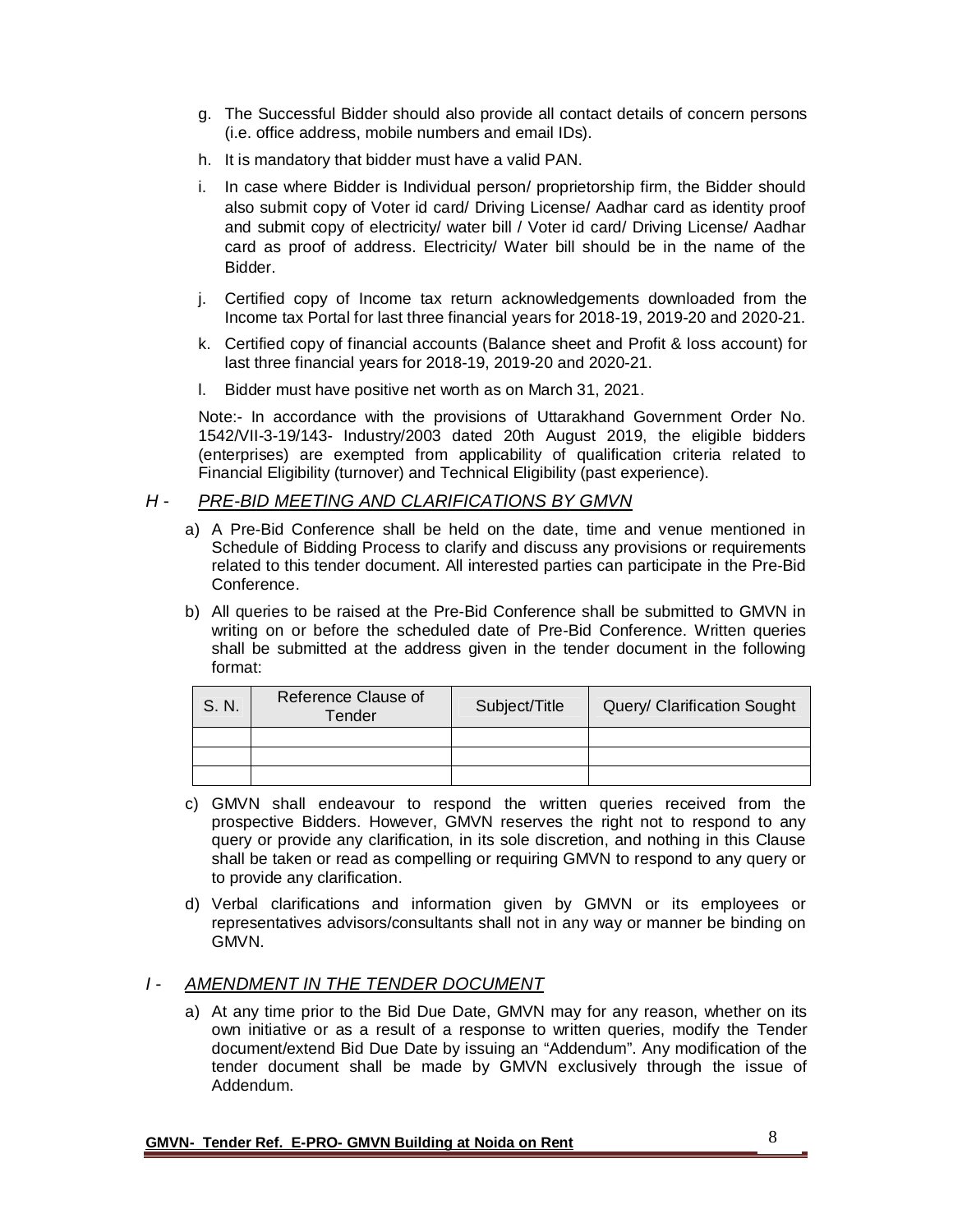b) Addendum shall be notified on www.uktenders.gov.in and/or www.gmvnonline.com. Such Addendum shall become part of the tender document.

## *J - DOCUMENTS COMPRISING THE BIDDERS' PROPOSAL (Technical BID)*

- a) Scan copies to be uploaded on the e-Procurement Portal of GoUK i.e. www.uktenders.gov.in and Hard copy of the Tender document along with original affidavits/declarations etc. to be submitted to the concerned officer as mentioned in this document on or before the expiry of last date of submission of tender.
- b) Technical Bid Submission letter in the Format prescribed in Tender document.
- c) Copy of proof of submission of Tender Fees/exemption from tender fees whichever applicable as mentioned in this document.
- d) Copy of proof of submission of Earnest Money deposit as in prescribed Format/ exemption from Earnest Money deposit whichever applicable as mentioned in this document.
- e) Joint Bidding Agreement / Memorandum of Understanding (MOU) in case of Consortium Bidding as per the format given in Bid Forms. In case bidder is company, certified true copy of Board Resolution for consortium bidding.
- f) Authorisation letter signed by the Bidder in favour of the duly Authorized Representative, certifying him as an authorized signatory for the purpose of this Tender in the Format prescribed in Tender document
- g) Eligibility and Evaluation Criteria documents to support the qualification of the Bidder as per specific Format prescribed in Tender document
- h) Duly signed and stamped copy of Tender document with all amendments/ corrigendum/ addendum to be submitted physically as an undertaking that the bidder has read all the terms and conditions carefully and accepts them.
- i) All the documents should be numbered and stapled/ bound; loose papers & unnumbered documents will not be accepted.

## *K - FINANCIAL BID – (BOQ)*

- a) The Financial Bid is to be uploaded on the e-Procurement Portal **ONLY** in the MS Excel file as per the prescribed format. **Financial bid should not be submitted physically along with the hardcopy of the Bid.**
- b) Bidder shall quote Lease Rent value for one year in the Financial bid. The bid amount for the Building shall not be less than minimum base annual Lease Rent value for the Building mentioned in the tender document and shall be exclusive of GST and all other applicable taxes, duties, cess, surcharges, levies, etc. GMVN will not entertain the financial bid submitted lower than the minimum base annual Lease Rent value mentioned in the tender document.

## *L - COST OF BIDDING*

The Bidders shall be responsible for all of the costs associated with the preparation of their Bids and their participation in the Bidding Process. GMVN will not be responsible or in any way liable for such costs, regardless of the conduct or outcome of the Bidding Process.

## *M - RIGHT TO ACCEPT OR REJECT THE TENDER*

a) Notwithstanding anything contained in this document, GMVN reserves the right to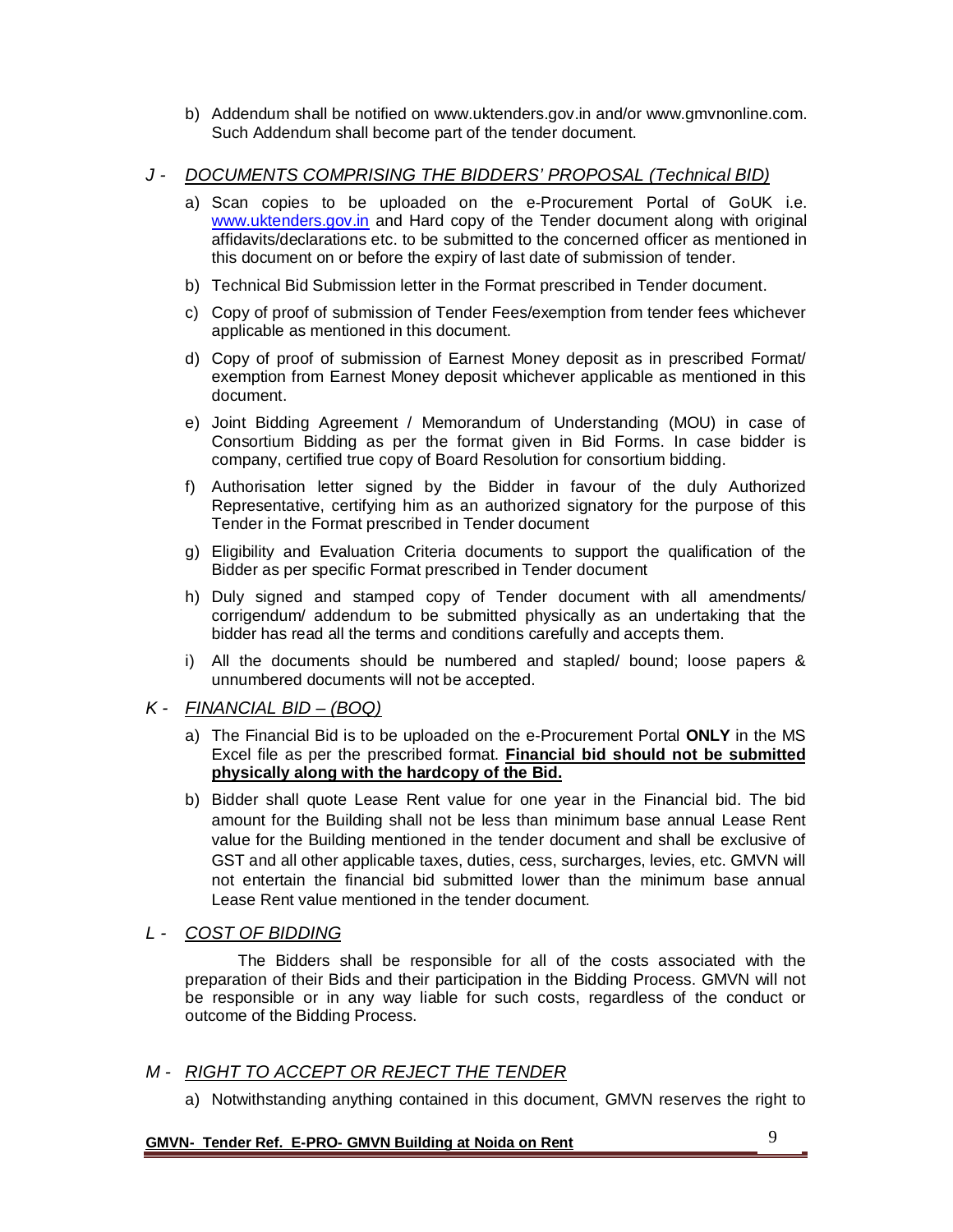accept or reject any tender and to annul the Bidding Process and reject all tenders at any time without any liability or any obligation for such acceptance, rejection or annulment, and without assigning any reasons thereof.

- b) GMVN reserves the right to reject any tender and appropriate the Bid Security if:
	- I. At any time, a material misrepresentation is made or found, or
	- II. The Bidder does not provide, within the time specified by GMVN, the supplementary information sought by GMVN for evaluation of the Bid.

## *N - PREPARATION AND SUBMISSION OF BIDS*

1- Format and Signing of Bid

The Bidder shall provide all the information sought under this document. GMVN will evaluate only those Bids that are received in the required Formats and complete in all respects. The Bid shall be signed by the authorized signatory of the Bidder who shall also initial each page. The Technical Bid shall comprise of formats of submission of bid along with all necessary documents, certificates, affidavits, declarations.

2- Scanning, uploading of online bids and Sealing/ Marking of Bids to be deposited in physical Form

The Bidder shall upload the scan copy of the Technical Bid in Format as prescribed on the e-Procurement Portal (Hardcopy of the Bid to be submitted to the concerned officer as mentioned in this document within the time prescribed in the tender document). In case of any discrepancy between scan copy of the Bid uploaded on e-Procurement Portal and hardcopy submitted by the Bidder, the scan copy will be considered as final and evaluated. Hence, the Bidders are advised that all the necessary documents, certificates, affidavits, declarations must be submitted in the scan copy of Bid and uploaded on the e-Procurement Portal.

### *O - BID DUE DATE*

GMVN may, in its sole discretion, extend the Bid Due Date by issuing a corrigendum/Addendum uniformly for all Bidders on the website/s where the tender document has been published.

### *P - MODIFICATION/SUBSTITUTION/ WITHDRAWAL OF BID*

The Bidder cannot modify the bid and No Bid shall be withdrawn by the Bidder on or after the Bid Due Date.

## *Q - CORRESPONDENCE WITH THE BIDDER*

GMVN shall not entertain any correspondence with any Bidder (Lead Member in case of Consortium) in relation to acceptance or rejection of any Bid.

## *R - EVALUATION OF BIDS*

- i. Opening and Evaluation of Bids
	- a. GMVN shall open the Bids at scheduled time and date as mentioned in this document at the head office of GMVN in the presence of the Bidders who choose to attend on prior notice.
	- b. GMVN will subsequently examine and evaluate the Bids in accordance with the provisions set out in this document.
	- c. While evaluating Bids, GMVN may, at its sole discretion, seek clarifications, shortcomings in writing from any Bidder regarding its Bid.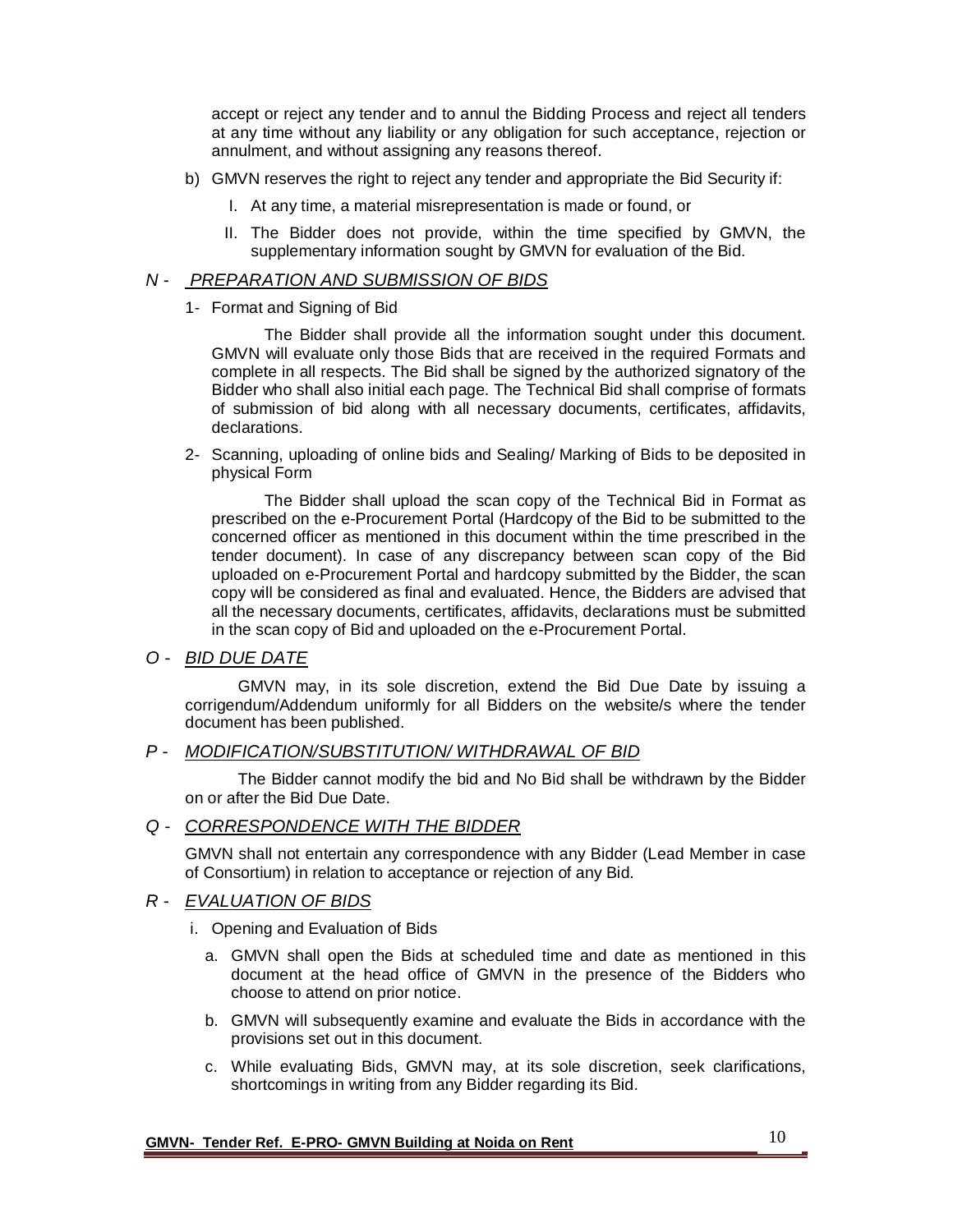- d. Bidders who meet the Eligibility Criteria and conforms to other requirements of Technical Bid (as set forth in this document) shall be termed as **"Eligible Bidders".**
- e. Bidders who do not meet the Eligibility Criteria and conform to other requirements of Technical Bid (as set forth in this document) shall be termed as **"Ineligible Bidders".** Financial Bids of Ineligible Bidders shall not be opened.
- ii. Selection of Bidder
	- a) GMVN shall examine and compare the Financial Bids submitted by the ELIGIBLE BIDDERS, taking into account the following factors:
		- (i) Overall, completeness and compliance as per the instructions given in this Tender Document.
		- (ii) Conditional Bids are liable to be rejected.
	- b) The successful bidder shall be as per Uttarakhand Procurement Rules and Eprocurement Rules issued by the government of Uttarakhand.
	- c) The Financial Proposals / Price Bids will be evaluated to determine the Bidder(s) who has quoted the highest rate as per following:
		- **1- The Bidder who has quoted the highest rate for the entire scope of work as mentioned in the tender document shall be considered as the highest bidder (H1) and called for negotiation.**
		- 2- The highest bidder (H1) will be on the rate finalized after negotiation.
		- 3- In case where the highest value of the financial bid submitted by two or more bidders for the building are same, then the bidder having the highest value of average annual turnover in the last three financial year out of FY2020-21, FY2019-20 and FY2018-19, will be considered as successful bidder.
		- 4- Decision of MD, GMVN in this regard shall be final and binding on all the parties.
- iii. Contacts during bid evaluation (Important)

Bids shall be deemed to be under consideration immediately after they are opened and until such time GMVN makes official intimation of award/ rejection to the Bidders. While the Bids are under consideration, Bidders and/ or their representatives or other interested parties are advised to refrain from contacting by any means, GMVN and or their employees/ representatives on matters related to the Bids under consideration.

iv. Price Reasonability

GMVN reserves the right to ask bidder's justification of offered prices to judge price reasonability.

### *S - PERFORMANCE SECURITY*

- a. Performance Security equivalent to 5% of total contract value shall be deposited by the successful bidder in the form of FDR/BG (should be valid, irrevocable & unconditional) issued from scheduled bank in favour of Managing Director, Garhwal Mandal Vikas Nigam Limited payable at Dehradun within 3 days of acceptance of LOA by it & valid for a period of 60 days beyond the date of completion of all contractual obligation of the bidder in the format prescribed in the Tender Document.
- b. Performance Security will be released after the completion of successful term of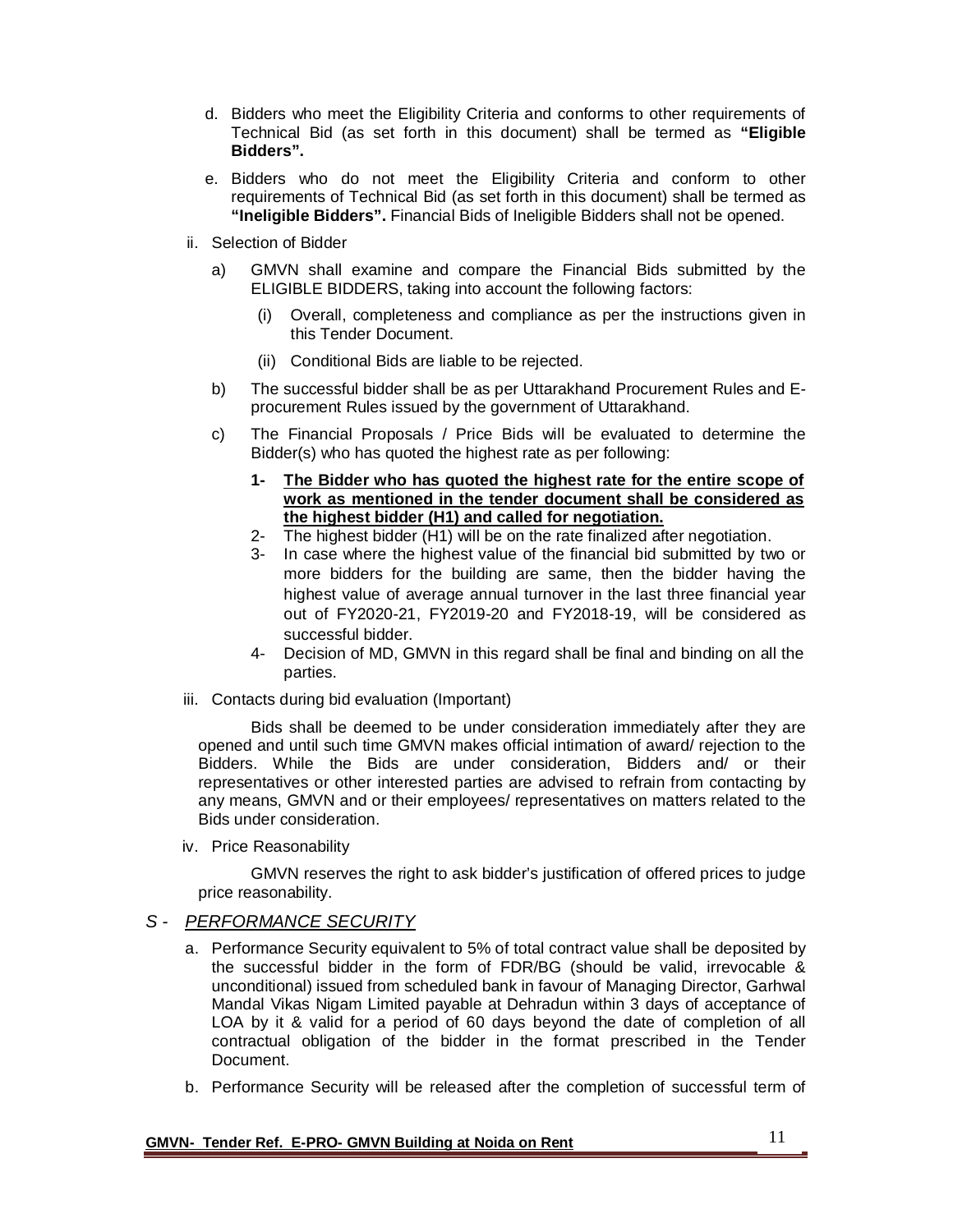the agreement/contract.

- c. In case of consortium bidding, the lead member will provide performance security.
- d. Performance Security shall not carry any interest.
- e. In case of submission of false FDR/BG, penal action will be taken by MD, GMVN.
- Note : Latest applicable G.O. of the State finance department will be considered to ascertain the amount required to be deposited for performance security.

### *T - RESOLUTION OF DISPUTES/ ARBITRATION*

- a. The Parties agree to use their best efforts for resolving all Disputes arising under or in respect of the Contract Agreement promptly, equitably and in good faith, and further agree to provide each other with reasonable access during normal business hours to all non-privileged records, information and data pertaining to any Dispute.
- b. Any Dispute which is not resolved amicably by conciliation, shall be finally decided according to the provision of Uttarakhand Procurement Rules 2017 (as amended time to time). The venue of such arbitration shall be Dehradun (Uttarakhand).
- c. Bidder and GMVN agree that an Award may be enforced against the Bidder and/or GMVN, as the case may be, and their respective assets wherever situated.
- d. The Contract Agreement and the rights and obligations of the Parties shall remain in full force and effect, pending the Award in any arbitration proceedings hereunder.

### *U - PENALTIES*

- a. If the Successful bidder (Lead Member in case of Consortium) fails/ delays in payment of Lease Rent for more than 3 months beyond the due date, then the agreement with the successful bidder can be cancelled at the discretion of MD, GMVN and performance security amount shall be forfeited/encashed by GMVN. GMVN will issue the Recovery Certificate (R.C.) for the recovery of outstanding Lease Rent amount (i.e. all dues payable till the date of issue of R.C. plus interest @1% per month as applicable on dues for delayed period) after adjustment of performance security amount and this amount shall be recovered from the Successful bidder as Land Revenue through the district administration or through any other means as per direction of MD, GMVN.
- b. In case there is any complaint arises against the successful bidder(Lead Member in case of Consortium) or successful bidder(Lead Member in case of Consortium) is not using the Building as per terms of the contract agreement, primarily reasonable amount of Penalty shall be levied at the discretion of Managing Director, GMVN depending upon the severity of complaint, after listening to both the parties. Penalty amount will be deducted from the Performance Security as non-refundable penalty. If the successful bidder(Lead Member in case of Consortium) keeps running the Building for the purpose, other than the purpose mentioned in the contract agreement, then GMVN has right to cancel the contract agreement after giving the notice of 15 days to the bidder or immediately as deem suitable by MD, GMVN and performance security amount shall be forfeited/encashed by GMVN immediately.
- c. If performance security is encashed/ operated by GMVN on account of any applicable recovery, then the bidder must restore the amount of performance security to the previous level within 7 days of the recovery, otherwise penalty will be imposed by GMVN.
- *V - PAYMENTS*
	- a. The Lease Rent amount along with applicable GST shall be paid by the Successful bidder (Lead Member in case of Consortium) to GMVN on yearly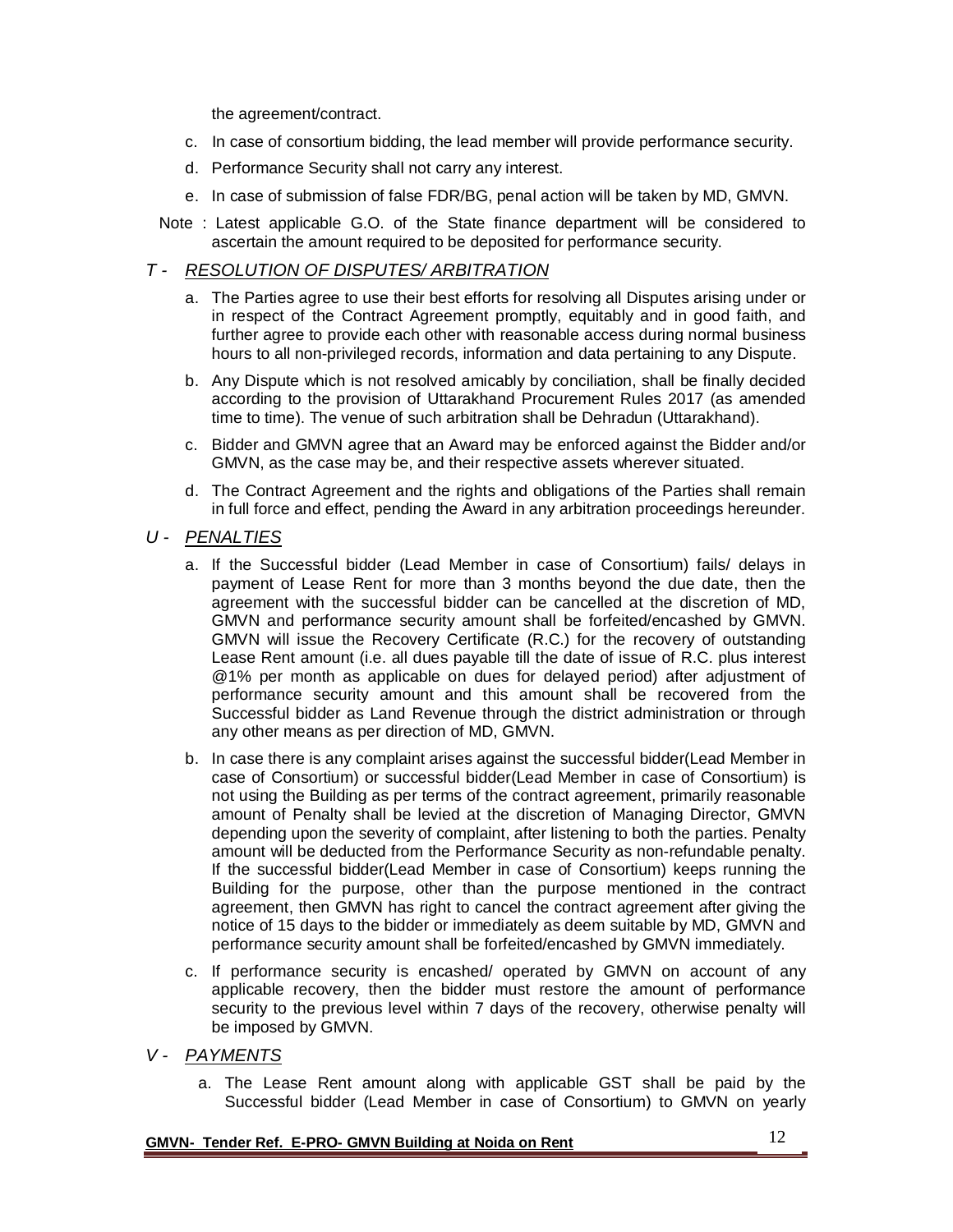basis in advance before signing of the contract agreement. Lease Rent for the subsequent period  $(2^{nd}$  year onwards) shall be payable on quarterly basis and shall also be paid in advance on or before the  $10<sup>th</sup>$  day of the starting of the next quarter of contract period.

- b. Successful bidder (Lead Member in case of Consortium) shall be liable to pay the interest @ 1% per month on the Lease Rent paid to GMVN beyond the due date on monthly basis.
- c. GST & other applicable taxes shall be paid extra by Successful bidder (Lead Member in case of Consortium) as applicable. The T.D.S. etc, as applicable, can be deducted by Successful bidder from the payment due to GMVN as per the prevailing government norms and the respective certificate shall be issued by the Successful bidder.
- d. The Bidder (Lead Member in case of Consortium) must submit GSTN Registration Certificate. In case of any changes/amendments in the rules of GST in future, the terms and conditions in force for the time being shall be fulfilled by the Bidder.
- e. Apart from above payments, if any other Government tax falls payable under any amended rules/ agreement, the payment will be made by the respective liable parties according to the laws.
- f. In case of any downward/ upward revision in price on account of statutory levies/ taxes, the same will be passed on to GMVN with immediate effect.

### *W - INTERPRETATION*

In case of any confusion regarding interpretation of any term and condition, the interpretation done by MD, GMVN shall be final. MD, GMVN may form a committee or otherwise, may decide on the issue.

### *X - JURISDICTION*

All disputes regarding the Bidding Process and subsequent execution of contract by the successful bidder shall be subject to jurisdiction of court in Dehradun.

## *Y - MISCELLANEOUS*

- a. GMVN, in its sole discretion and without incurring any obligation or liability, reserves the right, at any time, to;
	- i. Suspend and/ or cancel the Bidding Process and/ or amend and/ or supplement the Bidding Process or modify the dates or other terms and conditions relating thereto;
	- ii. Consult with any Bidder in order to receive clarification or further information;
	- iii. Retain any information and/ or evidence submitted to GMVN by, on behalf of, and/ or in relation to any Bidder; and/ or
	- iv. Independently verify, disqualify, reject and/ or accept any and all submissions or other information and/ or evidence submitted by or on behalf of any Bidder.
	- v. To act in the interest of GMVN & take any action in this regard.
- b. It shall be deemed that by submitting the Bid, the Bidder agrees and releases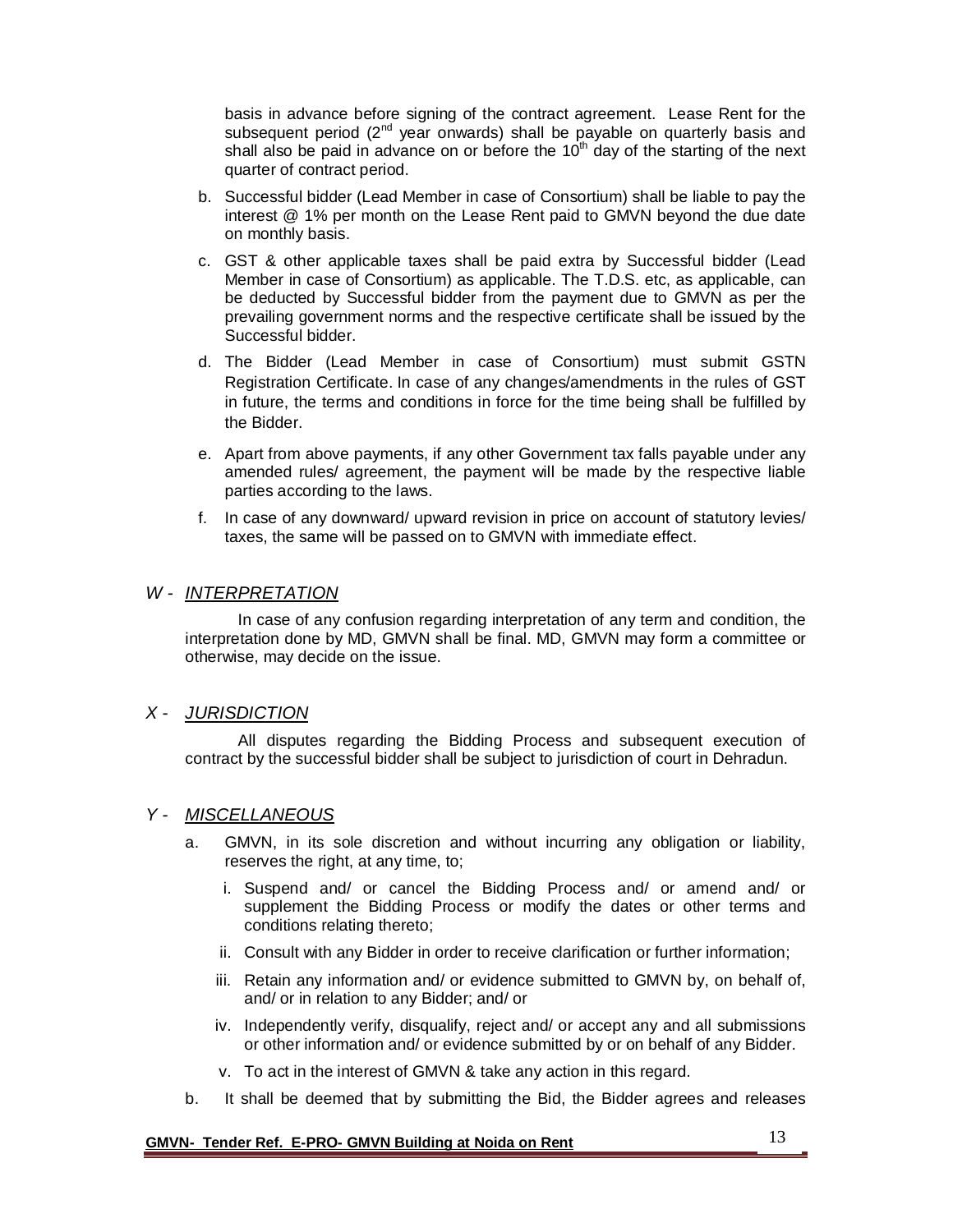GMVN, its employees, agents and advisers, irrevocably, unconditionally, fully and finally from any and all liability for claims, losses, damages, costs, expenses or liabilities in any way related to or arising from the exercise of any rights and/ or performance of any obligations hereunder, pursuant hereto and/ or in connection herewith and waives any and all rights and/ or claims it may have in this respect, whether actual or contingent, whether present or future.

- c. The Tender must be submitted in accordance with the Terms and Conditions.
- d. The conditional tenders will not be entertained.
- e. Bidders shall fill up the required information as per the prescribed tender Form. If any Bidder does not fill up the information properly, GMVN has a right to reject such Tenders.
- f. GMVN reserves the right to add/modify any Terms and Conditions of a draft agreement to be signed with the successful bidder during the bidding process.
- g. GMVN reserves right to verify facts shown by the bidder, by a team of Officers of GMVN.
- h. GMVN shall also be entitled to make recoveries from the successful bidder's bills, Security Deposit, or from any other amount payable to him, the equivalent value of any payment made to him due to inadvertence, error, collusion, misconstruction or misstatement.
- i. The Bidding Documents and all attached documents shall remain the property of GMVN and are transmitted to the Bidders solely for the purpose of preparation and the submission of a Bid in accordance herewith. Bidders are to treat all information as strictly confidential and shall not use it for any purpose other than for preparation and submission of their Bid. GMVN will not return any Bid or any information provided along therewith.
- j. The agreement cum lease deed between successful bidder and GMVN regarding supply, terms and conditions as given in tender document shall be executed on a non-judicial stamp paper of appropriate value as required by the Law before the starting of the work and shall be duly registered with the government authority. Cost of stamp duty as applicable shall be borne by the successful bidder.
- k. This agreement shall be effective from the date of signing for the period of five years. The Lease Rent will be started from the date of signing of agreement.
- l. No fitting out period will be allowed to the successful bidder.
- m. Both the parties can terminate the agreement after giving prior notice for 3 months. Security amount will be refunded to the successful bidder after the period of six months. All pending dues related to electricity, water, repairing and maintenance and others, if any, should be adjusted from the security/any other amount payable to the successful bidder. The successful bidder should submit no dues certificate from the Manager/appointed officers to GMVN to get the security released. No proportionate refund of Lease Rent will be payable to the successful bidder by GMVN, if agreement has terminated before the expiry of one year period.
- n. In case successful bidder cancel the agreement without giving prior notice of 3 months to GMVN as mentioned in the tender document, then no amount will be paid to the successful bidder and the amount of security/any credit will be forfeited by GMVN.
- o. All the issues which are not explicitly written in the General terms and condition shall be vested within the power of MD, GMVN.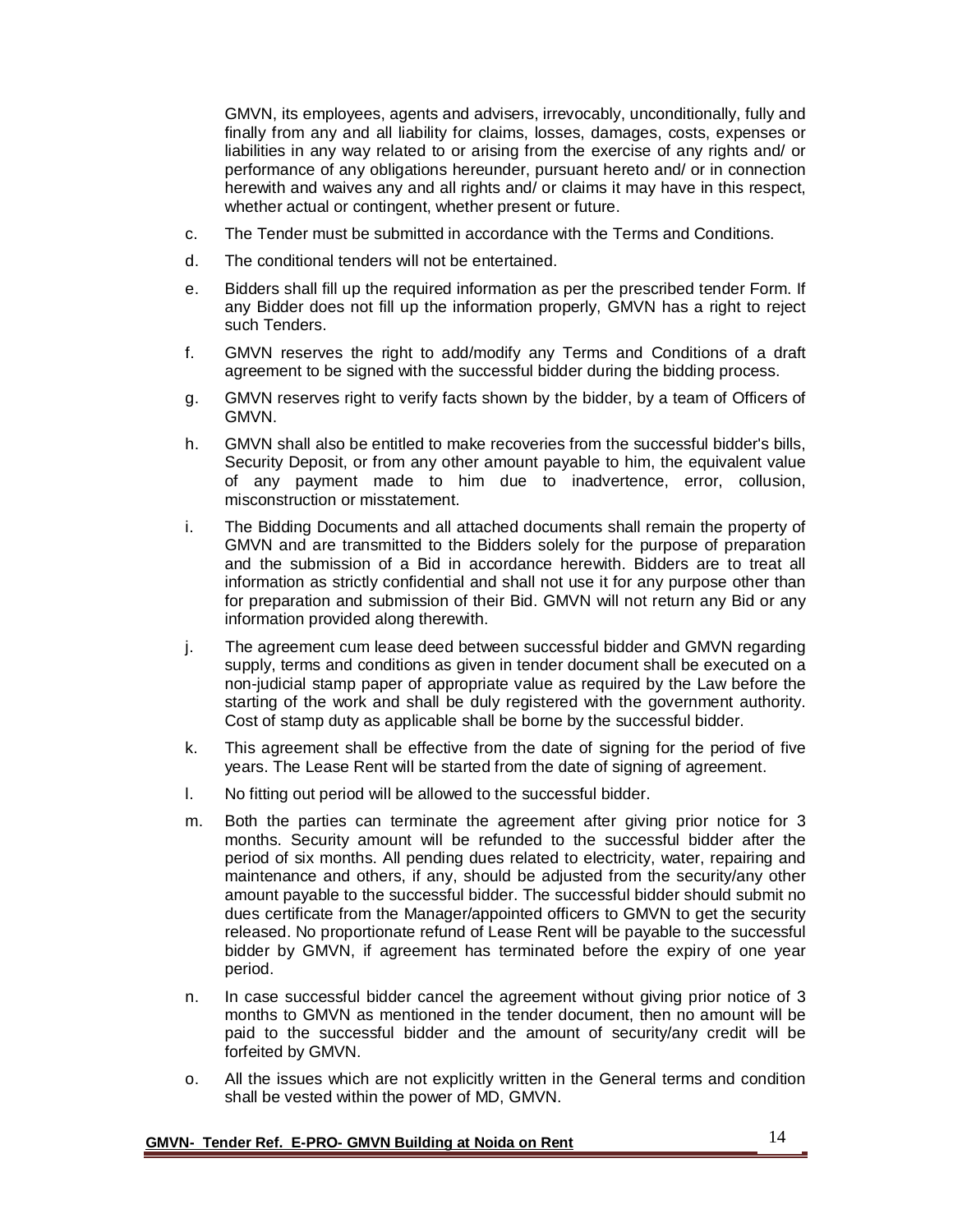- p. In case of any disputes, the decision of Managing Director GMVN will be final, without prejudice to the right of arbitration.
- *Z - FORCE MAJEURE*
	- a) "Force Majeure" shall mean any cause or event preventing performance of an obligation under this Bid or Contract Agreement under this Bid, which is beyond the reasonable control of either party (GMVN or Bidder) hereto, and which by the exercise of due diligence, could not have been avoided or overcome, including fire, sabotage, shipwreck, embargo, explosion, terrorist attack, labour trouble, accident, riot, acts of governmental authority (including acts based on laws or regulations now in existence as well as those enacted in the future), acts of God such as earthquake, flood, landslides, spread of pandemic, etc.
	- b) Delay in performance or non-performance of any obligation contained herein shall be excused to the extent such failure or non-performance is caused by Force Majeure events mentioned above.
	- c) In the event of the Force-Majeure condition(s) continuing beyond a period of 3 months, either party shall have the option to cancel the Contract Agreement for the reason of any or all of the Force-Majeure condition(s) mentioned as above. Further, the Authority/GMVN shall not be liable to pay to the Bidder, any compensation towards financial implications arising due to Force Majeure events.
	- d) As soon as practicable and in any case within 15 days of the date of occurrence of a Force Majeure Event or the date of knowledge thereof, the successful bidder shall notify other Parties of the same, setting out the details of such Force Majeure event.
	- e) Upon the occurrence of any Force Majeure event, the following shall apply:
		- The Parties shall bear their respective costs and no Party shall be required to pay to the other Party any costs arising out of such Force Majeure event.
		- GMVN shall not be liable to pay any charges to Bidder for the period for which the Force Majeure events persist.
		- Upon the cessation of any Force Majeure Event, the Parties shall immediately resume their respective obligations and such resumption shall be given effect through a written notice of information sent to other party.
		- It is expressly agreed that Bidder's inability to do business or provide services to a third party at a more advantageous price or Bidder's economic hardship shall not constitute a force majeure event.
		- In case of force majeure/unforeseen situation, relaxations to the Bidder, if any, shall be provided as per State / central Government orders.

## *AA - CHANGE OF LAW*

At any stage GMVN has all the rights to change any of the provision of any legal/verbal/implicit/explicit etc. agreement unsigned/signed between GMVN and the Bidder including RFP/ Tender Document, contract agreement etc. in the public interest or in the interest of GMVN. There shall not be any legal liability of GMVN in any case in this regard.

## *BB - AGREEMENT FOR CONTRACT*

The successful bidders will have to make an agreement with GMVN Limited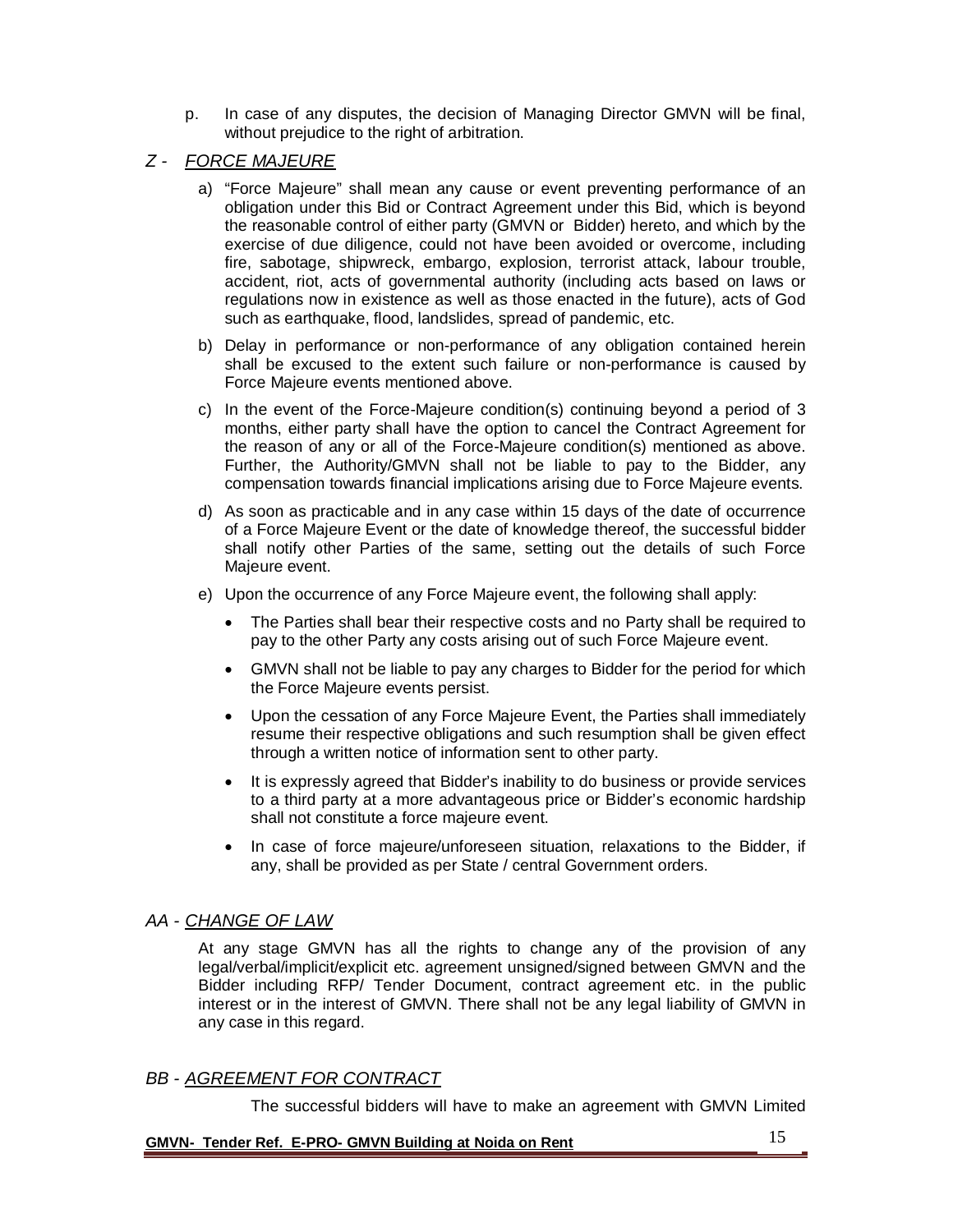on the terms mentioned in the bid document within the period specified in the tender document. In case the successful bidder refuses to sign the agreement, the EMD will be forfeited and the subject property may be given to second highest bidder as per the procedure mentioned in the tender document.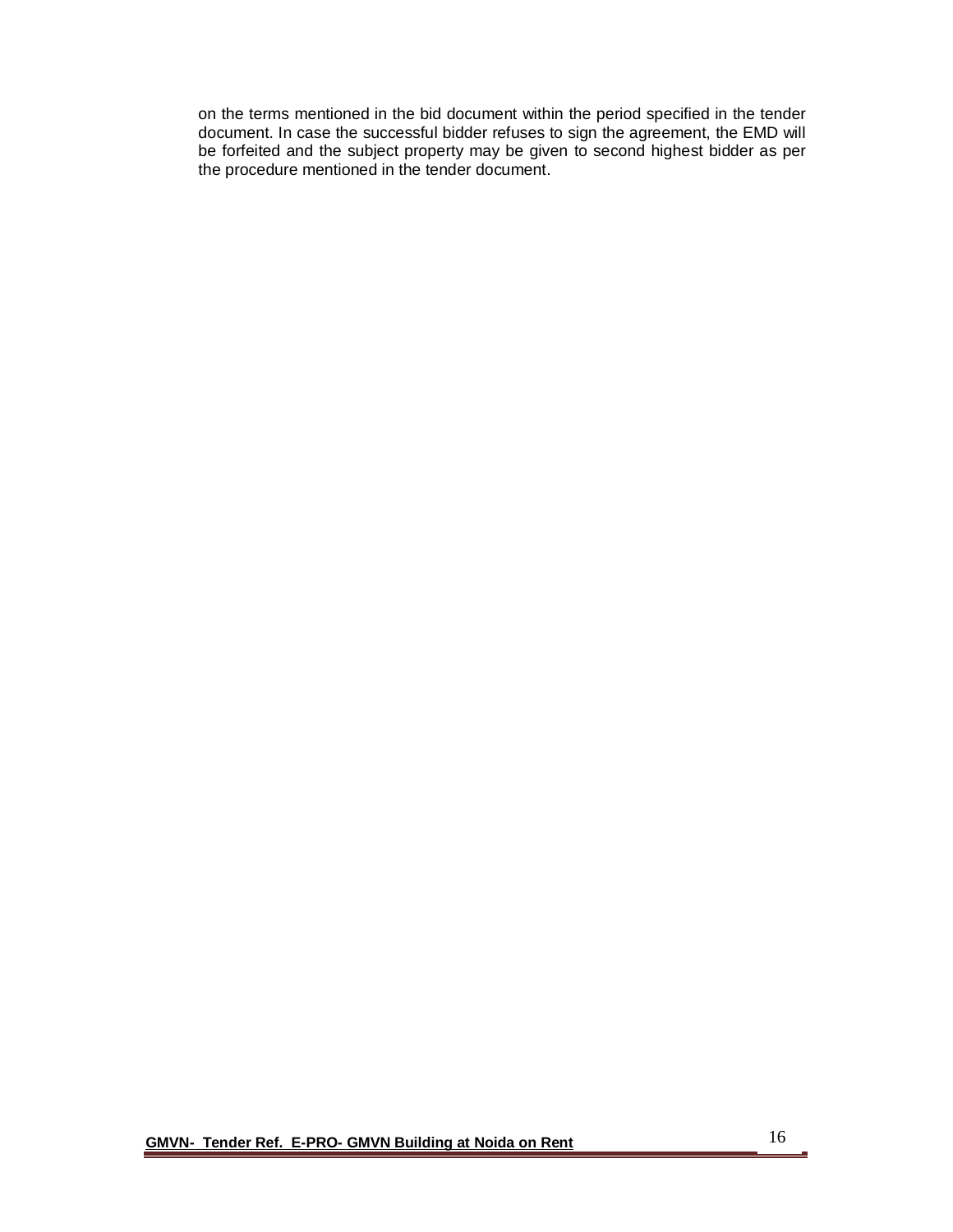**Bid Forms**

**GMVN- Tender Ref. E-PRO- GMVN Building at Noida on Rent** 

Ē,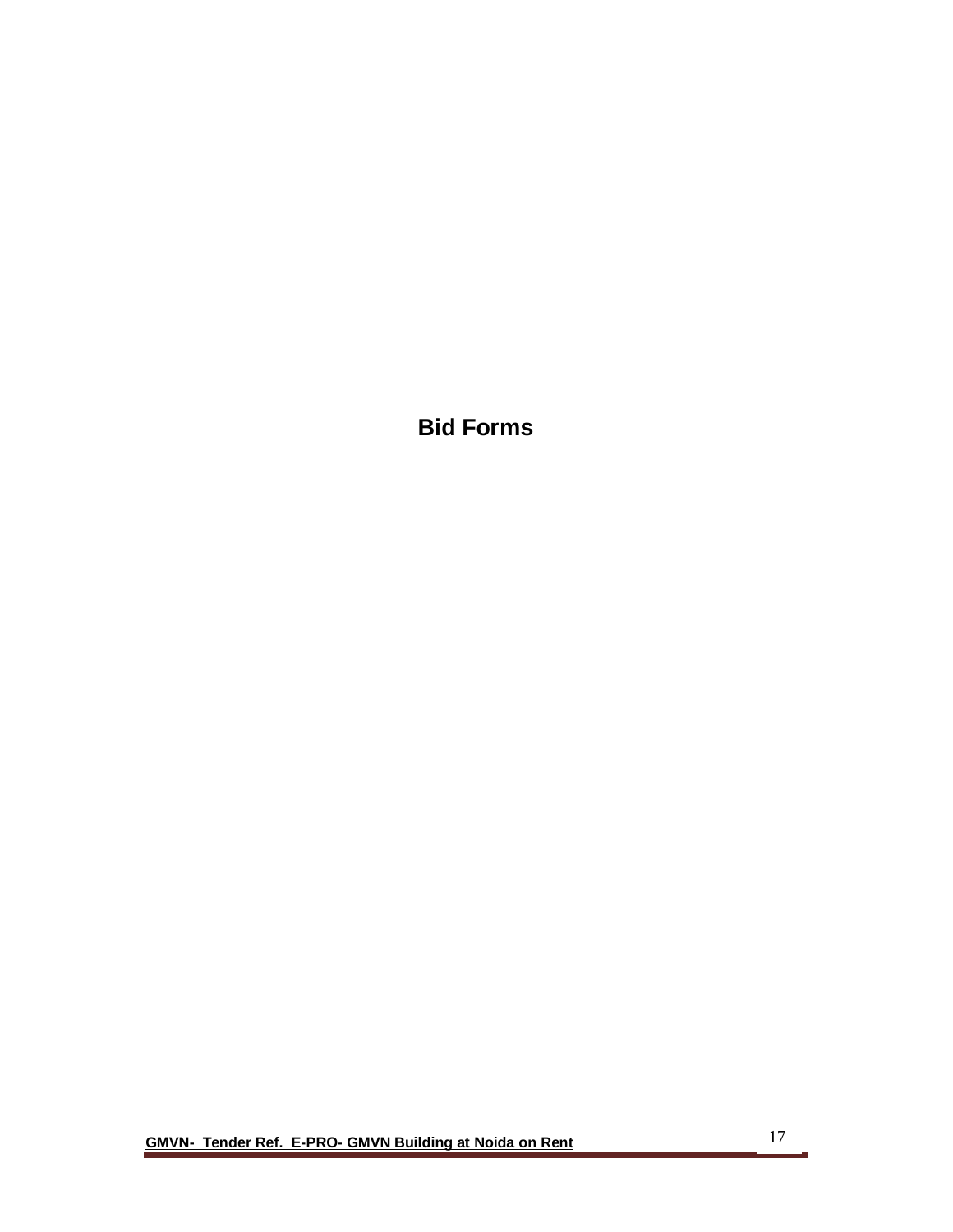#### **Technical Bid Form-1: Letter of the Bid**

Ref. Dated: …………….

**Managing Director Garhwal Mandal Vikas Nigam Limited** 74/1, Rajpur Road, Dehradun – 248001 (Uttarakhand)

## **Sub:- Tender for Selection of Lessee for providing Building of GMVN situated at Noida on Lease Rent for Five Years**

Dear Sir,

Being duly authorized to represent and act on behalf of **Example 20** (hereinafter referred as the **"Bidder"**), and having reviewed and fully understood all of the eligibility requirements and information provided, the undersigned hereby expresses its interest and apply for eligibility for the Project mentioned in subject line.

We are enclosing our Bid with the details as per the requirements of the Tender Document, for your evaluation.

The undersigned hereby also declares that the statements made, and the information provided in the Bid are complete, true and correct in every detail.

We confirm that our Bid is valid for a period of 120 days from the due/last date of submission of Bid (Bid Due Date) and our Technical Bid and Financial Bid are unconditional.

We hereby also confirm the following:

- 1. The Bid is being submitted by --------------------------------------------(mention name of the Bidder/names of all member of Consortium) in accordance with the conditions stipulated in the Tender Document.
- 2. We have examined in detail and have understood the terms and conditions stipulated in the Tender document issued by Garhwal Mandal Vikas Nigam Limited (**"Authority"** or **"GMVN")** and in any subsequent communication sent by it. We further confirm that we have examined and have no reservations to the Tender document, including Addendum/ issued vide .................................... dated................... We understand that the Addendum shall form an integral part of the Tender document.
- 3. We acknowledge and confirm that we have undertaken a due diligence audit of all aspects of the bid, including legal due diligence, Service Provider's obligation to perform the Project and on the basis of its independent satisfaction hereby agree to undertake the Project in accordance with the terms and conditions of this Tender document.
- 4. We agree and undertake to abide by all these terms and conditions. Our Bid is consistent with all the requirements of submission as stated in the Tender document or in any of the subsequent communications from Authority.
- 5. The information submitted in our Bid is complete, is strictly as per the requirements stipulated in the Tender document and is correct to the best of our knowledge and understanding. We would be solely responsible for any errors or omissions in our Bid.
- 6. We agree to submit Bank Guarantee/FDR/CDR for a sum of Rs. ---------------------------- as Performance Security on being identified as Bidder as per terms and conditions of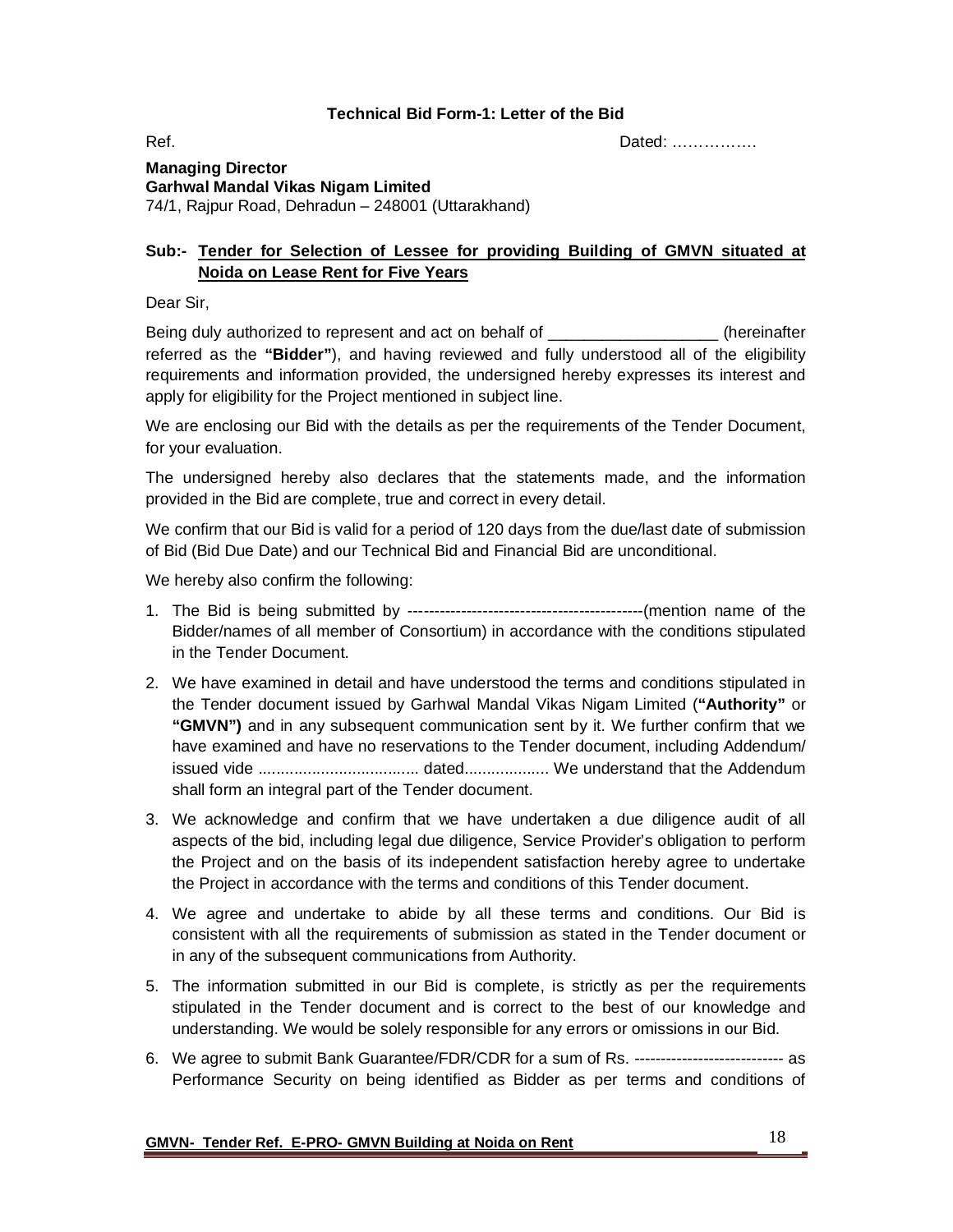Tender document.

- 7. In the event of our Bid being accepted, we agree to enter into the Contract Agreement within the stipulated period of 10 days from the date of issue of LOA with the Authority for exclusive implementation, incorporating the conditions of the Bid including the Draft Contract Agreement thereto annexed and written acceptance thereof.
- 8. We confirm that we have studied the provisions of the relevant Indian laws and regulations required to enable us to prepare this Bid and as applicable for implementation of the Project in the event that we are finally.
- 9. Our Financial Bid is exclusive of GST and all other applicable taxes, duties, cess, surcharges, levies, etc.
- 10. We confirm that all the terms and conditions of the Bid are firm and valid for acceptance for a period of 120 days from the Bid Due Date.

Thanking You,

Yours faithfully,

| For and on behalf of      | : ------------------------- (Name and seal of the Bidder/Lead<br>Member of Consortium) |
|---------------------------|----------------------------------------------------------------------------------------|
| <b>Signature</b>          | : ---------------------------(Authorised Signatory)                                    |
| Name of the Person        |                                                                                        |
| <b>Designation</b>        |                                                                                        |
| <b>Seal of the Bidder</b> |                                                                                        |
| Date                      |                                                                                        |
| <b>Place</b>              |                                                                                        |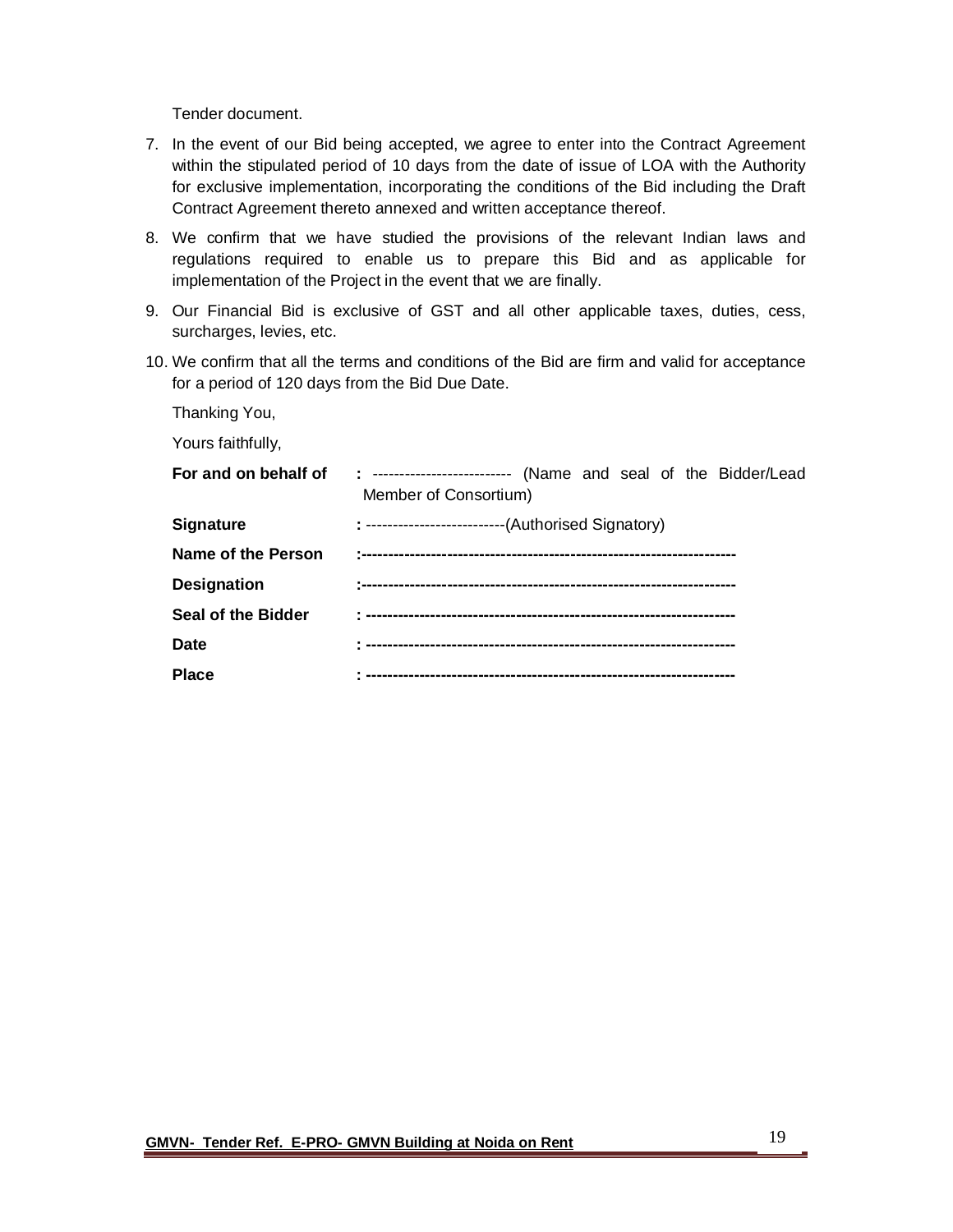#### **Technical Bid Form-2: Details of the Bidder**

(to be filled by the Bidder/separately by all members of the Consortium)

| $\mathbf{1}$   | <b>Name of Bidder</b>                                                                                                                                                 |                                                                                                         |
|----------------|-----------------------------------------------------------------------------------------------------------------------------------------------------------------------|---------------------------------------------------------------------------------------------------------|
| $\overline{2}$ | <b>Legal Status of Bidder</b>                                                                                                                                         |                                                                                                         |
| $\mathbf{3}$   | Date of Incorporation/Registration                                                                                                                                    |                                                                                                         |
| 4              | <b>Head Office Address of Bidder</b>                                                                                                                                  |                                                                                                         |
| 5              | <b>Local Office Address of Bidder</b><br>(if existing)                                                                                                                |                                                                                                         |
| 6              | <b>Brief Description of Bidder's</b><br>Organisation<br><b>Ownership Structure</b><br>a)<br><b>Background of Promoters</b><br>b)<br><b>Management Structure</b><br>c) |                                                                                                         |
| $\overline{7}$ | <b>Particulars of Authorised Signatory</b><br>(Communication will be send on this address/ email<br>id/ mobile number only)                                           | Name:<br>Designation:<br>Address:<br>Telephone:<br>Fax:<br>E-mail:                                      |
| 8              | <b>Bank Details of Bidder</b>                                                                                                                                         | Name of Account Holder:<br>Account No:<br>Account Type:<br>Bank's Name:<br>Branch:<br><b>IFSC Code:</b> |
| 9              | <b>PAN</b>                                                                                                                                                            |                                                                                                         |
| 10             | <b>GST registration number</b>                                                                                                                                        |                                                                                                         |

**Note:** 

- a) Bidder shall also submit certified copy of certificate of registration/ incorporation as applicable to legal status of the Bidder and other details viz. GST registration number and PAN number duly signed by Authorised Signatory with Bidder's seal.
- b) Copy of bank statement for last 3 years (certified by Bank) preceding to the Bid Due Date in case the Bidder is a proprietorship firm.

| For and on behalf of      | : ------------------------- (Name and seal of Bidder) |
|---------------------------|-------------------------------------------------------|
| <b>Signature</b>          | : ---------------------------(Authorised Signatory)   |
| <b>Name of the Person</b> |                                                       |
| <b>Designation</b>        |                                                       |
| <b>Seal of the Bidder</b> |                                                       |
| <b>Date</b>               |                                                       |
| <b>Place</b>              |                                                       |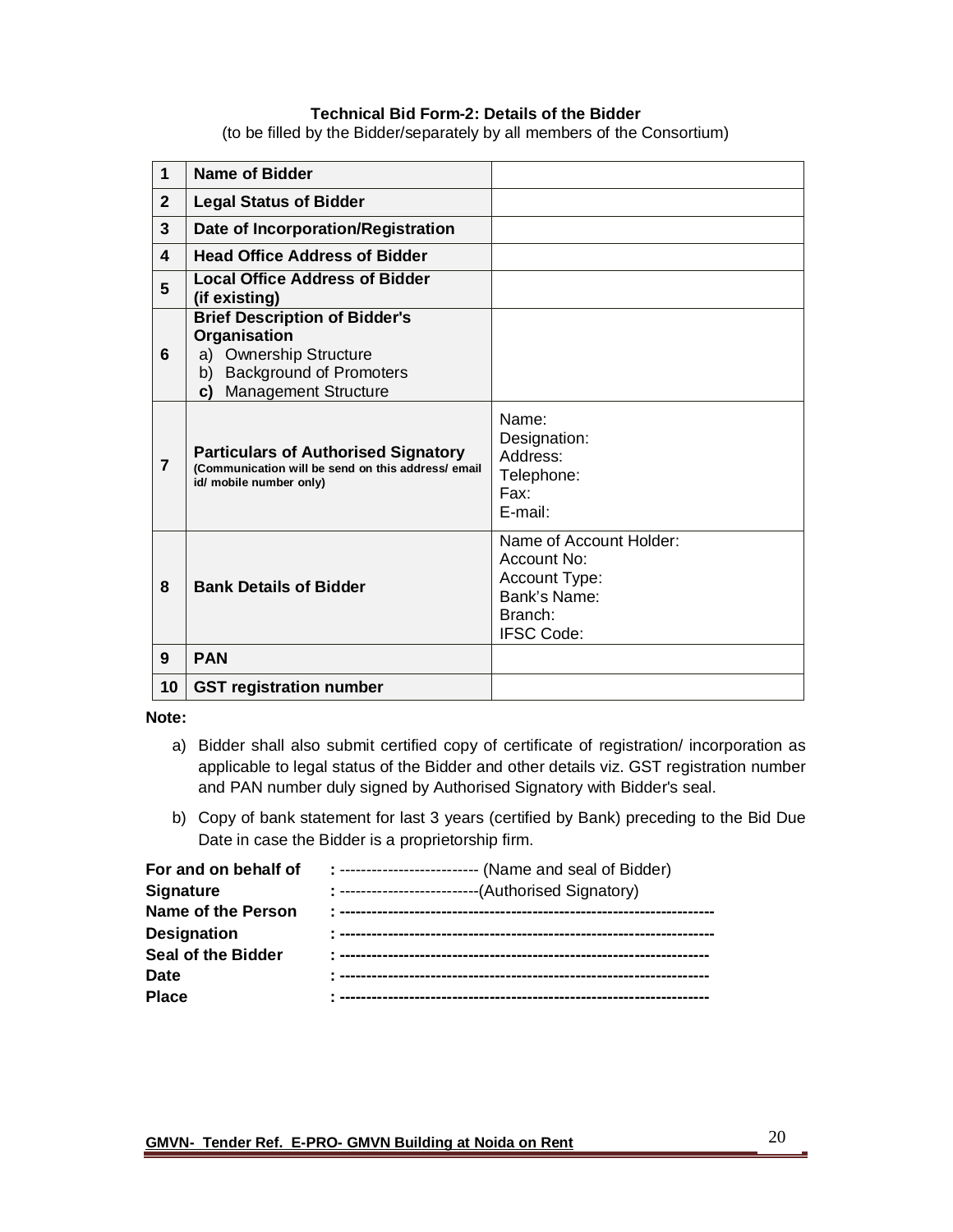#### **Technical Bid Form-3: Power of Attorney for Signing Authority**

(to be submitted by the Bidder / all members of the Consortium in favour of Lead Member (except cases where Individual bidder himself signed the bid) on Non-Judicial Stamp Paper of Requisite Value as per Prevalent Stamp Duty (not less than Rs.100/-))

Know all men by these presents, We ------------------------------------------------ (name of the Bidder and address of the registered office) do hereby irrevocably constitute, nominate, appoint and authorize Mr./Ms. (name), ------------------------------------------- who is presently employed with us, -------------------------------------------------,name of Bidder, and holding the position of -------------------------------------------, as our true and lawful attorney (hereinafter referred as the **"Authorised Signatory"**) to do in our name and on our behalf, all such acts, deeds and things as are necessary or required in connection with or incidental to submission of our Bid for **" Selection of Lessee for providing Building of GMVN situated at Noida on Lease Rent for Five Years** (**"Project")** issued by Garhwal Mandal Vikas Nigam Limited (**"Authority"** OR **"GMVN")** including but not limited to signing and submission of all Bids, Bids and other documents and writings, providing information/responses to the Authority, representing us in all matters before the Authority, signing and execution of all contracts including the Contract Agreement and undertakings consequent to acceptance of our Bid, and generally dealing with the Authority in all matters in connection with or relating to or arising out of our Bid for the said Project and/or upon award thereof to us and/or till the entering into the Contract Agreement with the Authority.

AND we hereby agree to ratify and confirm and do hereby ratify and confirm all acts, deeds and things done or caused to be done by our said Authorised Signatory pursuant to and in exercise of the powers conferred by this Power of Attorney and that all acts, deeds and things done by our said Authorised Signatory in exercise of the powers hereby conferred shall and shall always be deemed to have been done by us.

IN WITNESS WHEREOF WE, …………………, THE ABOVE-NAMED PRINCIPALS HAVE EXECUTED THIS POWER OF ATTORNEY ON THIS ……… DAY OF ………., 2022

For

------------------------------------------------------

(Signature, name, designation and address)

Witnesses:

1.

2.

(Notarized)

Accepted

------------------------------------------------------

(Signature)

(Name, Title and Address of the Authorised Signatory)

**Notes:**

- The mode of execution of the Power of Attorney should be in accordance with the procedure, if any, laid down by the applicable law and the charter documents of the executants and when it is so required, the same should be under common seal affixed in accordance with the required procedure.
- Wherever required, the Bidder should submit for verification the extract of the charter documents and documents such as a board or shareholders' resolution/ power of attorney in favour of the person executing this Power of Attorney for the delegation of power hereunder on behalf of the Bidder.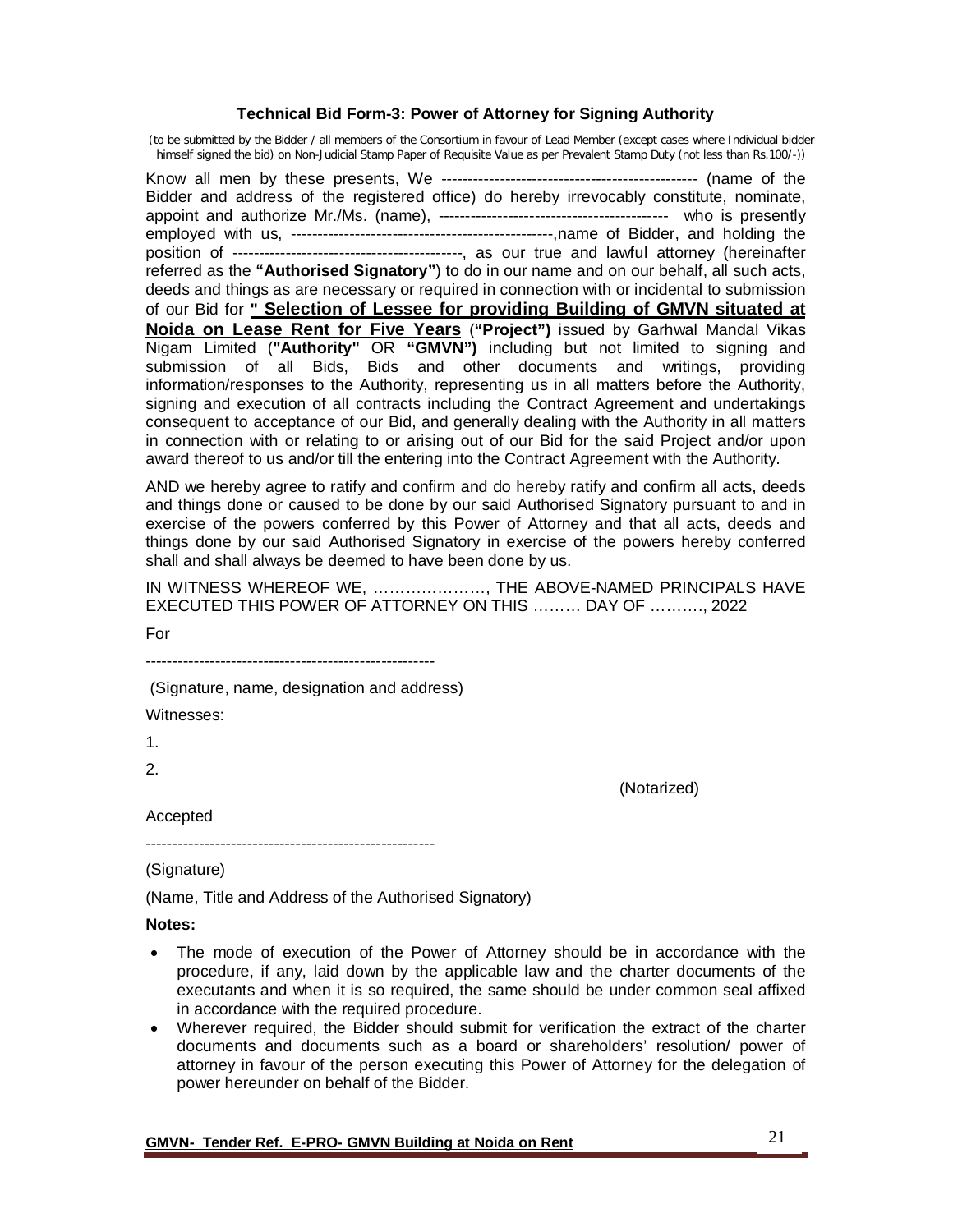#### **Technical Bid Form-4: Affidavit for No Blacklisting**

(to be submitted by the Bidder/separately by all members of the Consortium on Non-Judicial Stamp Paper of Requisite Value as per Prevalent Stamp Duty (not less than Rs.100/-) and duly attested by Notary Public)

We hereby declare that presently the ----------------------------------------- (name of the Bidder), at the time of bidding:

- a) is competent to get into a contract as per the provisions of Indian Contract Act, 1872.
- b) possesses the necessary professional, technical, financial and managerial resources and competence required by the TENDER document issued by Garhwal Mandal Vikas Nigam Limited (the **"Authority"** OR **"GMVN"**).
- c) has fulfilled its obligations to pay such of the taxes payable to Government of India and the State Government or any local authority as specified in the TENDER document.
- d) is having unblemished record and is not declared Illegible for corrupt & fraudulent practices and is not barred either indefinitely or for a particular period of time by any State/ Central Government/ Union Territory (UT)/ Public Sector Undertaking (PSU).
- e) is not barred under the provisions of Uttarakhand Procurement Rules, 2017 from participating in Bidding Process.
- f) does not have any previous transgressions with any entity in India or any other country during the last 5 years.
- g) does not have any debarment by any other procuring entity.
- h) is not insolvent in receivership, bankrupt or being wound up, not have its affairs administered by a court or a judicial officer, not have its business activities suspended and is not the subject of legal proceedings for any of the foregoing reasons.
- i) does not have, and our directors/officers/office bearers (*wherever applicable*) not have been convicted of any criminal offence related to their professional conduct or the making of false statements or misrepresentations as to their qualifications to enter into a procurement contract within a period of 5 years preceding to the Bid Due Date, or not have been otherwise disqualified pursuant to debarment proceedings.
- j) does not have a conflict of interest as mentioned in the Tender Document which materially affect the fair competition.
- k) will comply with the code of integrity as specified in the Tender document.

If this declaration is found to be incorrect then without prejudice to any other action that may be taken as per the provisions of the applicable Act and Rules thereto prescribed by GoUK, our Bid Security/ Performance Security may be forfeited in full and our Bid, to the extent accepted, may be cancelled.

Thanking You,

| For and on behalf of        | : --------------------------(name and seal of the Bidder) |
|-----------------------------|-----------------------------------------------------------|
| <b>Signature</b>            | -(Authorised Signatory)                                   |
| <b>Name of the Person</b>   | $\pm$ ----------------------                              |
| <b>Designation</b>          |                                                           |
| Seal of the Bidder          |                                                           |
| <b>Date</b><br><b>Place</b> |                                                           |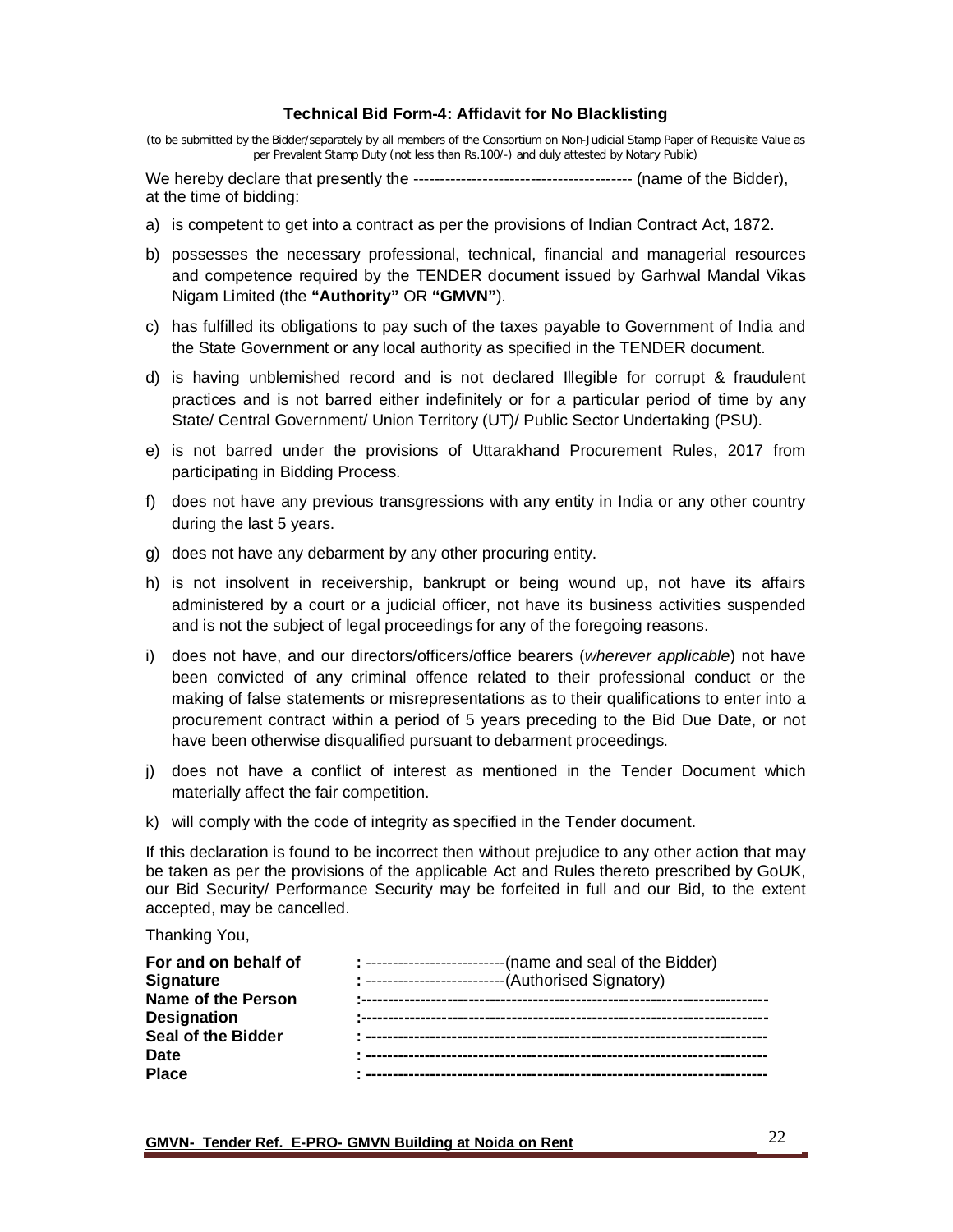#### **Technical Bid Form-5: Anti-Collusion Certificate**

(to be submitted by the Bidder/ Lead Member of the Consortium)

We hereby certify and confirm that in the preparation and submission of this Bid in response to the TENDER issued by Garhwal Mandal Vikas Nigam Limited, Jaipur (the **"Authority"**  OR **"GMVN")** for **"Tender for Selection of Lessee for providing Building of GMVN situated at Noida on Lease Rent for Five Years"** (the **"Project"**) we have not acted in concert or in collusion with any other Bidder or other person(s) and also not done any act, deed or thing which is or could be regarded as anti-competitive.

We further confirm that we have not offered nor paid nor shall offer nor pay, directly or indirectly, any illegal gratifications, in cash or kind, to any person or agency in connection with the Bid.

Date this..................Day of ...................2022

| For and on behalf of | : ---------------------------(name and seal of the Bidder) |
|----------------------|------------------------------------------------------------|
| <b>Signature</b>     | : ---------------------------(Authorised Signatory)        |
| Name of the Person   |                                                            |
| <b>Designation</b>   |                                                            |
| Seal of the Bidder   |                                                            |
| Date                 |                                                            |
| <b>Place</b>         |                                                            |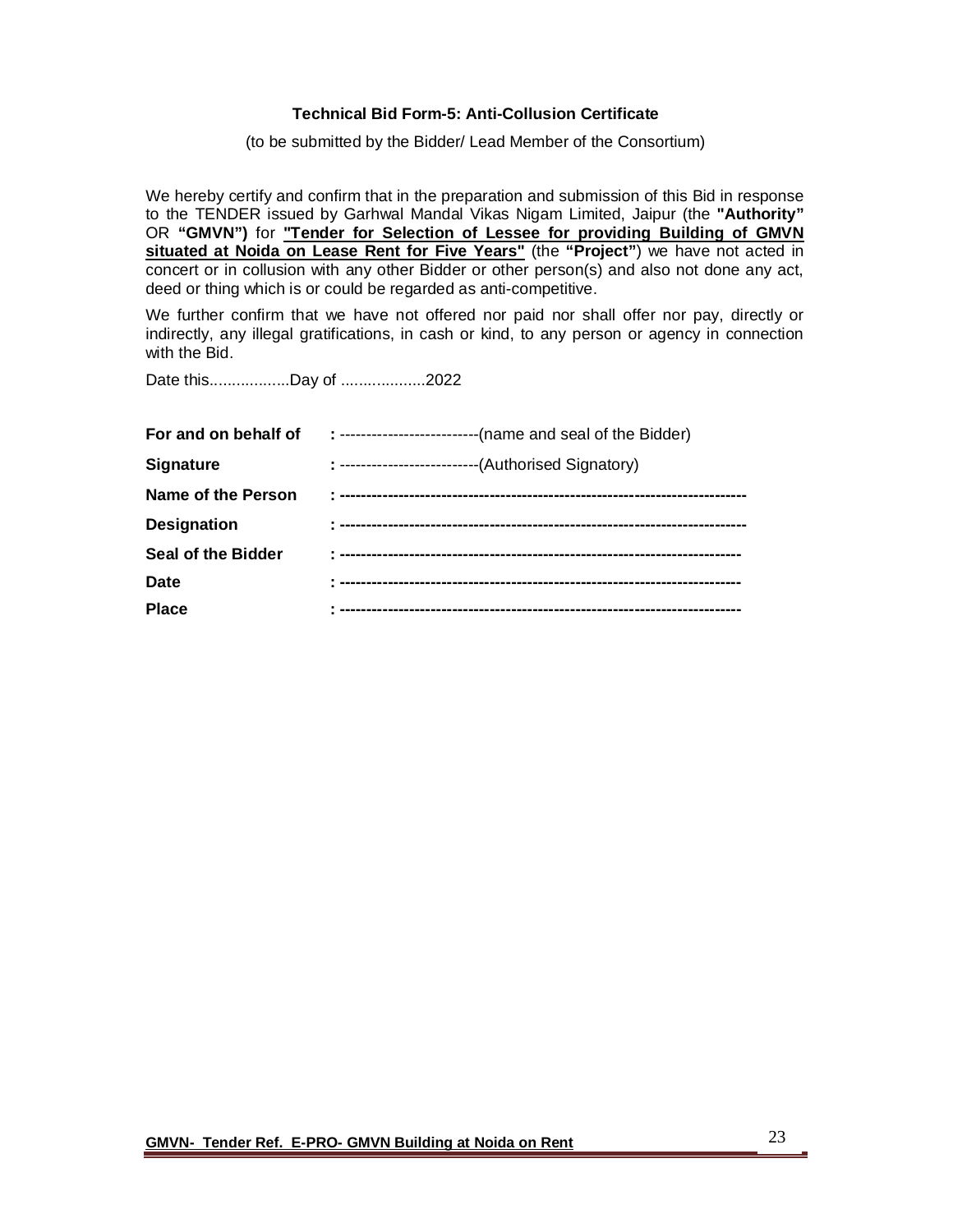## **Technical Bid Form-6: Project Undertaking**

(to be submitted by the Bidder/Lead Member of the Consortium)

**Ref. Dated:** ……………

**Managing Director Garhwal Mandal Vikas Nigam Limited** 74/1, Rajpur Road, Dehradun – 248001 (Uttarakhand)

## **Sub:- Tender for Selection of Lessee for providing Building of GMVN situated at Noida on Lease Rent for Five Years**

We have read and understood the Tender for the project mentioned in the above subject line, issued by Garhwal Mandal Vikas Nigam Limited **"Authority"** OR **"GMVN")**. We hereby agree and undertake as under:

Notwithstanding any qualifications of conditions, whether implied or otherwise, contained in our Bid we hereby represent and confirm that our Bid is unqualified and unconditional in all respects and we agree to the terms of the TENDER document including the Draft Contract Agreement.

| --(name and seal of the Bidder)                      |
|------------------------------------------------------|
| --(Authorised Signatory)<br>: ---------------------- |
|                                                      |
|                                                      |
|                                                      |
|                                                      |
|                                                      |
|                                                      |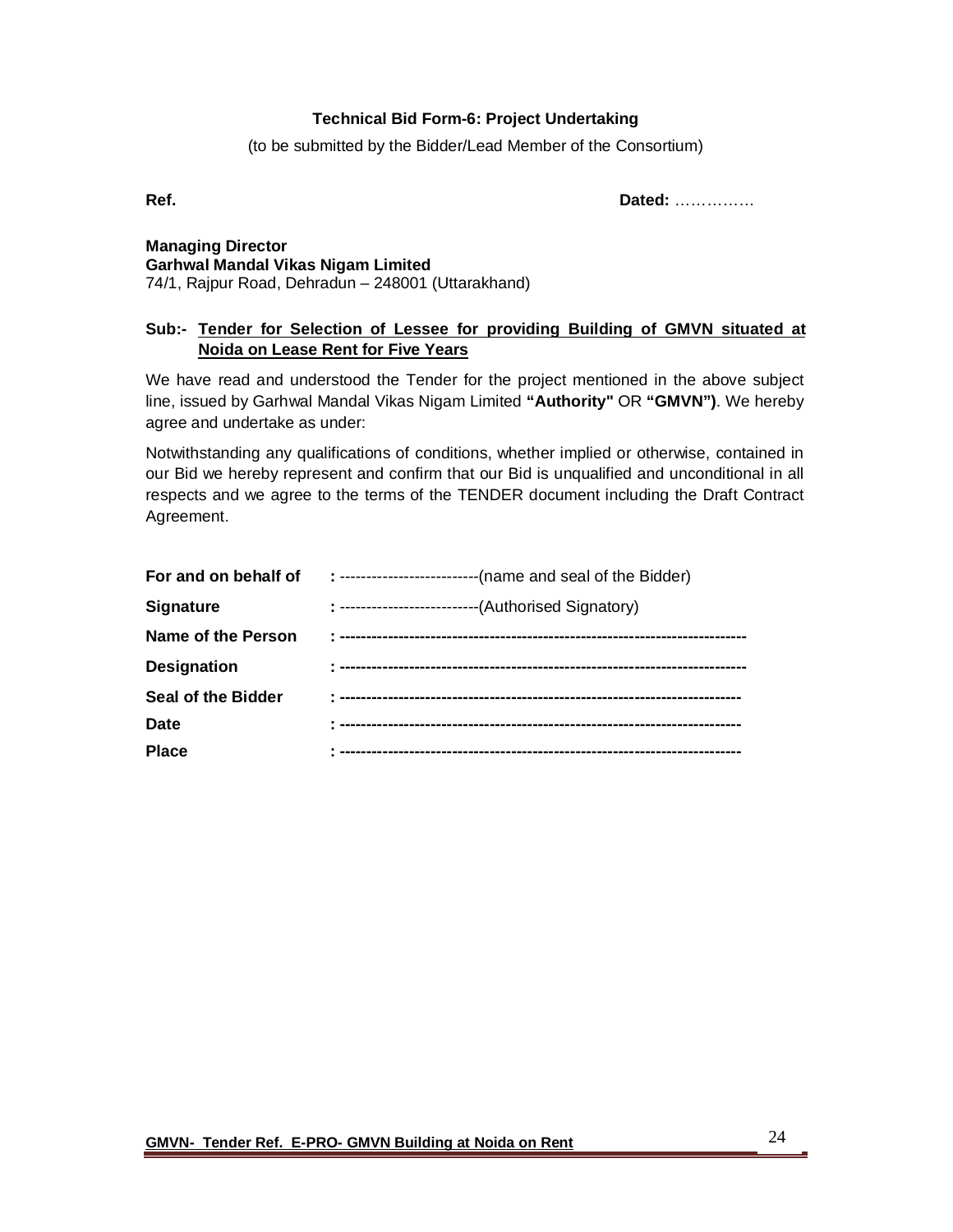## **Technical Bid Form-7: Financial Eligibility**

## **(Certificate from statutory auditor/Practicing Chartered Accountant on its Letterhead)**

| Net worth      |              | <b>Annual Turnover</b>             |              |  |  |
|----------------|--------------|------------------------------------|--------------|--|--|
| As on          | Amount (Rs.) | <b>Financial Year</b>              | Amount (Rs.) |  |  |
| March 31, 2021 |              | FY 2018-19                         |              |  |  |
|                |              | FY 2019-20                         |              |  |  |
|                |              | FY 2020-21                         |              |  |  |
|                |              | Average Turnover<br>of three years |              |  |  |

(to be submitted by the Bidder/ Separately by All Members of the Consortium)

This is to certify that the information contained above are correct as per the audited/ certified financial accounts of the Bidder.

Date: Place:

> (Signature, Name, Designation, Membership Number of the CA/Authorised Signatory of CA Firm) Name and Seal of CA/CA Firm UDIN…………………………………

#### **Note:-**

- a) The above Form shall be filled and certified by the statutory auditor of the Bidder on its letter head. In case Bidder does not have a statutory auditor, it shall provide the certificate from practising chartered accountant along with the certified copy of the annual accounts (including Balance sheet & P/L Account).
- b) Bidder must submit certified copy of Income tax return acknowledgement downloaded from the Income tax Portal with the bid.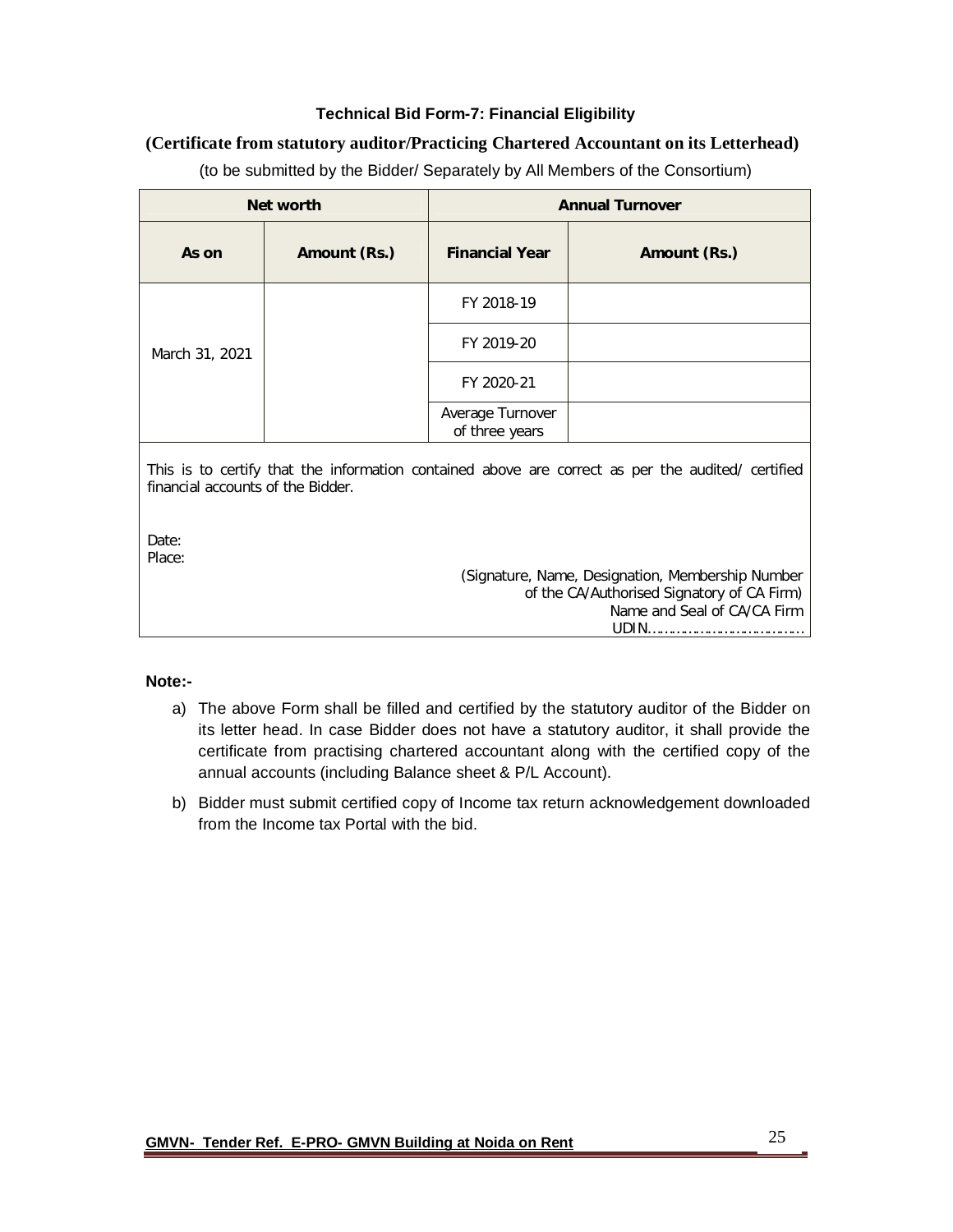#### **Technical Bid Form-8: Affidavit of No Dues towards Government Taxes**

[on non-judicial stamp paper of requisite value as per applicable stamp act and duly attested by Notary Public (to be submitted by the Bidder/ Separately by All Members of the Consortium on Non-Judicial Stamp Paper of Requisite Value as per Prevalent Stamp Duty (not less than Rs.100/-))]

**Ref. Dated:** ……………

#### **Managing Director Garhwal Mandal Vikas Nigam Limited** 74/1, Rajpur Road, Dehradun – 248001 (Uttarakhand)

**Phone:** 0135-2746817, 2749308

#### **Sub:- Affidavit of No Dues towards Government taxes**

We…………………………………………. (name and address of Bidder) hereby undertake that there no pending tax liability towards any tax authorities in India (e.g. Income Tax Department, GST, Custom,  $(mention date)$ 

| PAN<br>Card No.                |  |
|--------------------------------|--|
| (if applicable)<br>-GST<br>No. |  |

If this affidavit/undertaking is found to be incorrect then without prejudice to any other action that may be taken as per the provisions of the applicable Act and Rules thereto prescribed by GoUK, our Bid Security/ Performance Security may be forfeited in full and our Bid, to the extent accepted, may be cancelled.

Thanking You,

|                    | For and on behalf of : --------------------------(name of the Bidder) |
|--------------------|-----------------------------------------------------------------------|
| Signature          | : ---------------------------(Authorised Signatory)                   |
|                    |                                                                       |
| Designation        |                                                                       |
| Seal of the Bidder |                                                                       |
| Date               |                                                                       |
| Place              |                                                                       |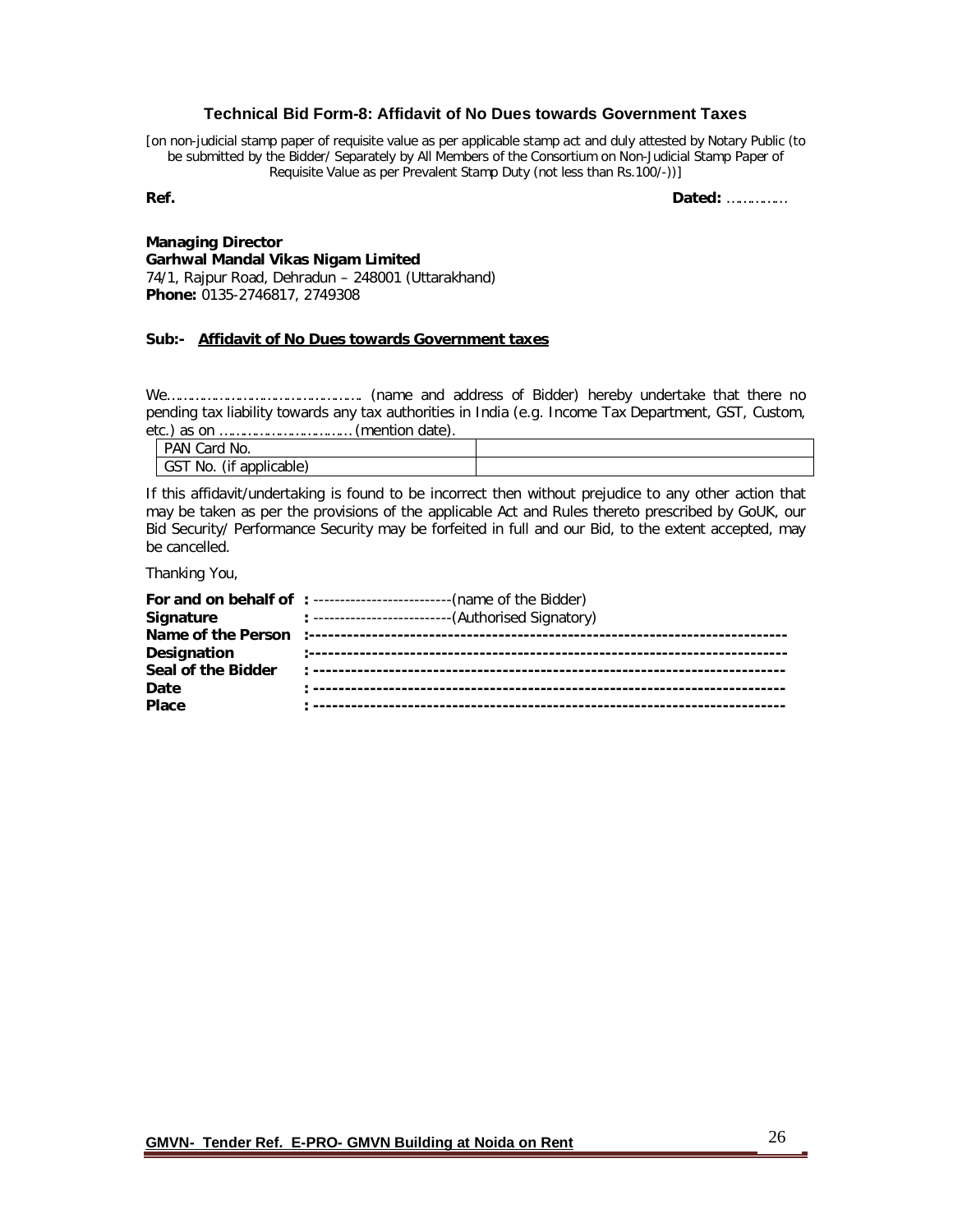#### **Technical Bid Form-9: Board Resolution for Bidders (applicable only in case the Bidder/s is/are Company/ies)**

#### **(Format for Lead Member)**

"RESOLVED THAT approval of Board be and is hereby granted to join Consortium with ------ ----------------------------------------------------- (name and address of the consortium members) for joint submission of bids to Garhwal Mandal Vikas Nigam Limited (GMVN) for **Tender for Selection of Lessee for providing Building of GMVN situated at Noida on Lease Rent for Five Years (**the **"Project")**"

"RESOLVED FURTHER THAT the "Draft Memorandum of Understanding" (MoU) to be entered into with the consortium partners (a copy whereof duly initialized by the Chairman is tabled in the meeting) be and is hereby approved."

"RESOLVED FURTHER THAT Mr. -----------------------(name), -------------------- (designation) be and is hereby authorized to enter into an MoU, on behalf of the --------------------------------(name of Lead Member), with the consortium members and to sign the bidding documents on behalf of the consortium for submission of the bidding documents and execute a power of attorney in favour of ........................... (name of Lead Member) as the Lead Member"

#### **(Format for Other Member)**

"RESOLVED THAT approval of Board be and is hereby granted to join Consortium with ------ ----------------------------------------------------- (name and address of the Lead member) for joint submission of bids to Garhwal Mandal Vikas Nigam Limited (GMVN) for **Tender for Selection of Lessee for providing Building of GMVN situated at Noida on Lease Rent for Five Years (**the **"Project")**"

"RESOLVED FURTHER THAT the "Draft Memorandum of Understanding" (MoU) to be entered into with the consortium partners (a copy whereof duly initialized by the Chairman is tabled in the meeting) be and is hereby approved."

"RESOLVED FURTHER THAT Mr. ----------------------- (name), ----------------------------- (designation) be and is hereby authorized to enter into an MoU with the Consortium members and execute a power of attorney in favour of the ------------------------- (name of Lead Member) as the Lead Member"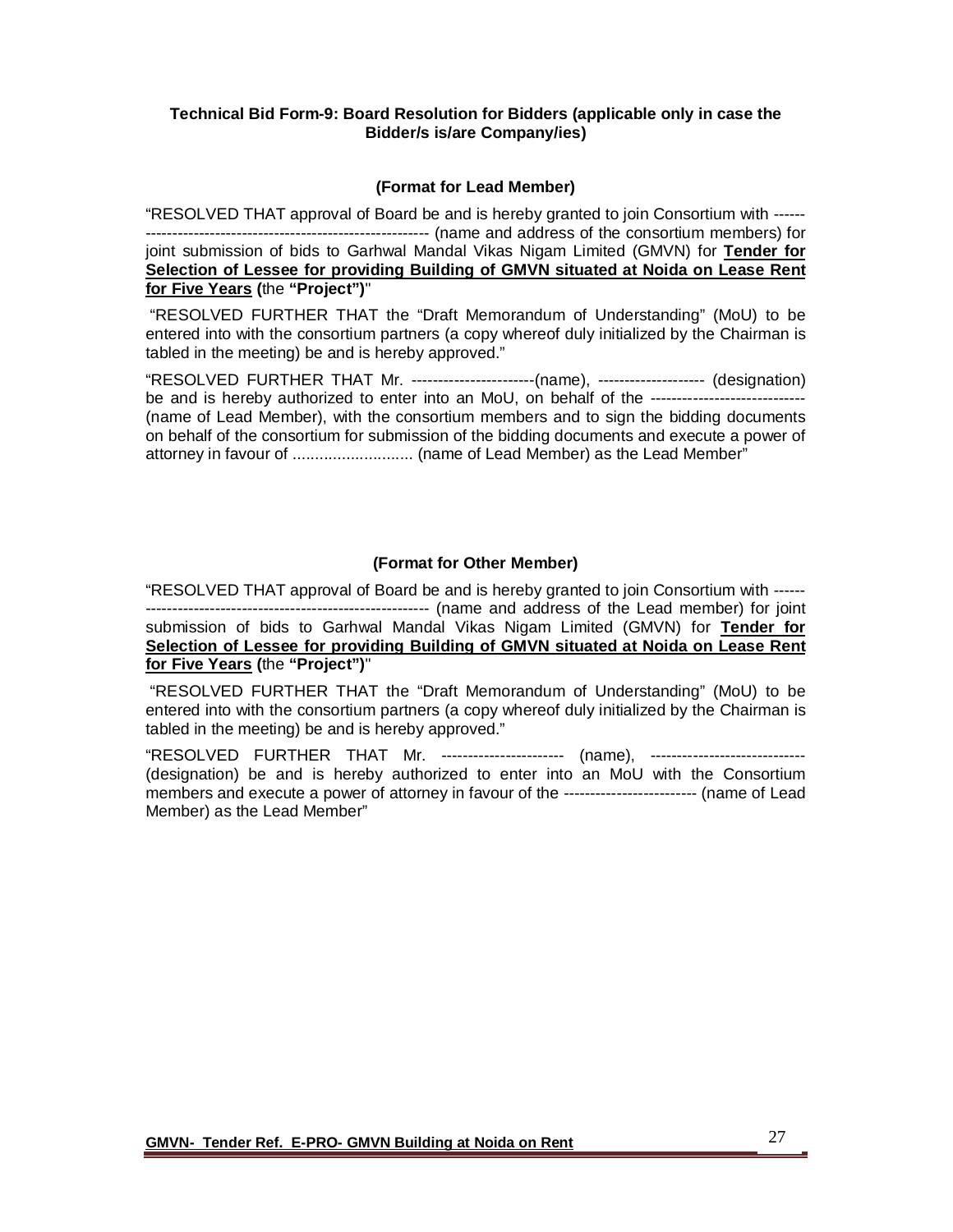#### **Technical Bid Form- 10: Memorandum of Understanding (MOU) in case of Consortium**

(on non-judicial stamp paper of requisite value as per applicable stamp act (not less than Rs.100/-) and duly attested by Notary Public)

This Memorandum of Understanding (MOU) entered into this ………..day of …………2022 at …………… among M/s ……………………………. (hereinafter referred to as"……………….. ") and having registered office at ………………..as the **Lead Member** and M/s ………………………….. (hereinafter referred to as" …………………") and having registered office at ………………….. as the other member-1 and M/s ………………………….. (hereinafter referred to as" …………………") and having registered office at ………………….. as the other member-2 and M/s ………………………….. (hereinafter referred to as" …………………") and having registered office at ......................... as the other member-3.

The expressions of ………………………. (name of **Lead Member**) and ………………………… (name of other members) (which expression shall unless repugnant to the context or meaning thereof mean and indicate its successors and assignees) shall collectively be referred to as **"Consortium"** and individually as "the Member" Whereas the Garhwal Mandal Vikas Nigam Limited (GMVN) has issued Request for Proposal for *…………………………. (name of Project)* **(**the **"Project")**".

IT IS HEREBY AS MUTUAL UNDERSTANDING OF THE MEMBERS AGREED AND DECLARED AS FOLLOWS:

That the Members shall jointly submit the Bid for implementation of the said Project as per the terms & conditions, specifications and other obligations as mentioned in the Tender document issued by GMVN. M/s -------------------------------(name of lead member) shall be the Lead Member of the consortium for all intents and purpose and shall:

be authorized for all or any of the acts, deeds or things necessary or incidental for submission of the Proposal/Bid, responding to queries and submission of information/ documents, execute and implement (in case the project awarded) the Project as per the terms & conditions, specifications and other obligations as per the Contract Agreement with the Authority with regard to the same on behalf of the consortium and represent the Consortium in its dealing with the Authority and receive instructions for and on behalf of any or all Members of Consortium.

In case the Project is awarded, all members of the consortium shall be jointly and severally liable for the execution and due performance of the contract with GMVN in accordance with the contract terms. All members of the consortium shall be bound by all acts, representations, deeds and things of the lead member with respect to this Tender.

| <b>Member</b>         | Responsibility in Implementation of the Project |
|-----------------------|-------------------------------------------------|
| Lead Member           |                                                 |
| <b>Other Member-1</b> |                                                 |
| <b>Other Member-2</b> |                                                 |
| Other Member-3        |                                                 |

All members of the Consortium hereby confirm to carry their respective responsibilities as mentioned in this MoU. Any change in composition of Consortium of a Bidder shall not be permitted during any stage of the Bidding Process and thereafter uptill commissioning/ installation of the Project in case the Project is awarded.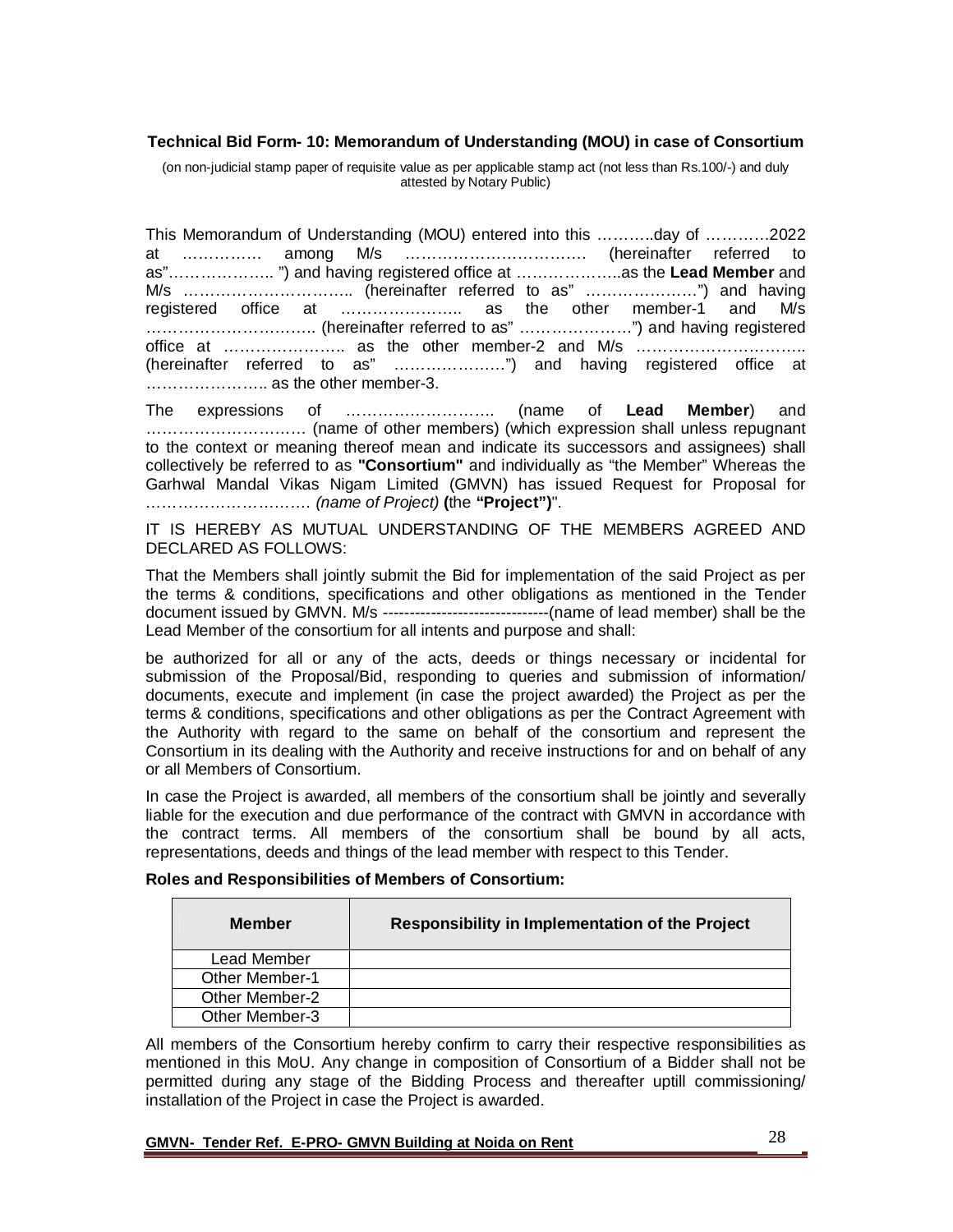In case a Project is awarded to a Consortium Bidder, then Lead Member of the Consortium shall be required to submit Performance Security as per the terms of Tender Document and Contract Agreement. All invoices shall be submitted by Lead Member to GMVN and GMVN shall release the payment to Lead Member only. Distribution of payment among all members of consortium shall be our responsibility and GMVN has no liability towards sharing/distribution of payments.

This MoU shall be governed in accordance with the laws of India and Indian courts shall have exclusive jurisdiction to adjudicate disputes arising from the terms herein. That this MOU shall remain valid for the period of validity of the Bid submitted by the Consortium Bidder and in case successful, till due performance of the Contract with the Authority for the said Project. In witness whereof the Parties affirm that the information provided is accurate and true and have caused this MOU to be duly executed on the date and year above mentioned.

Signed by Authorised Signatory of:

|                                       | Witness: |
|---------------------------------------|----------|
|                                       | 1.       |
|                                       | 2.       |
|                                       |          |
| Other Member-1:  (Name & Designation) | 1.       |
|                                       | 2.       |
|                                       |          |
|                                       | 1.       |
|                                       | 2.       |
|                                       |          |
|                                       | 1.       |
|                                       | 2.       |
|                                       |          |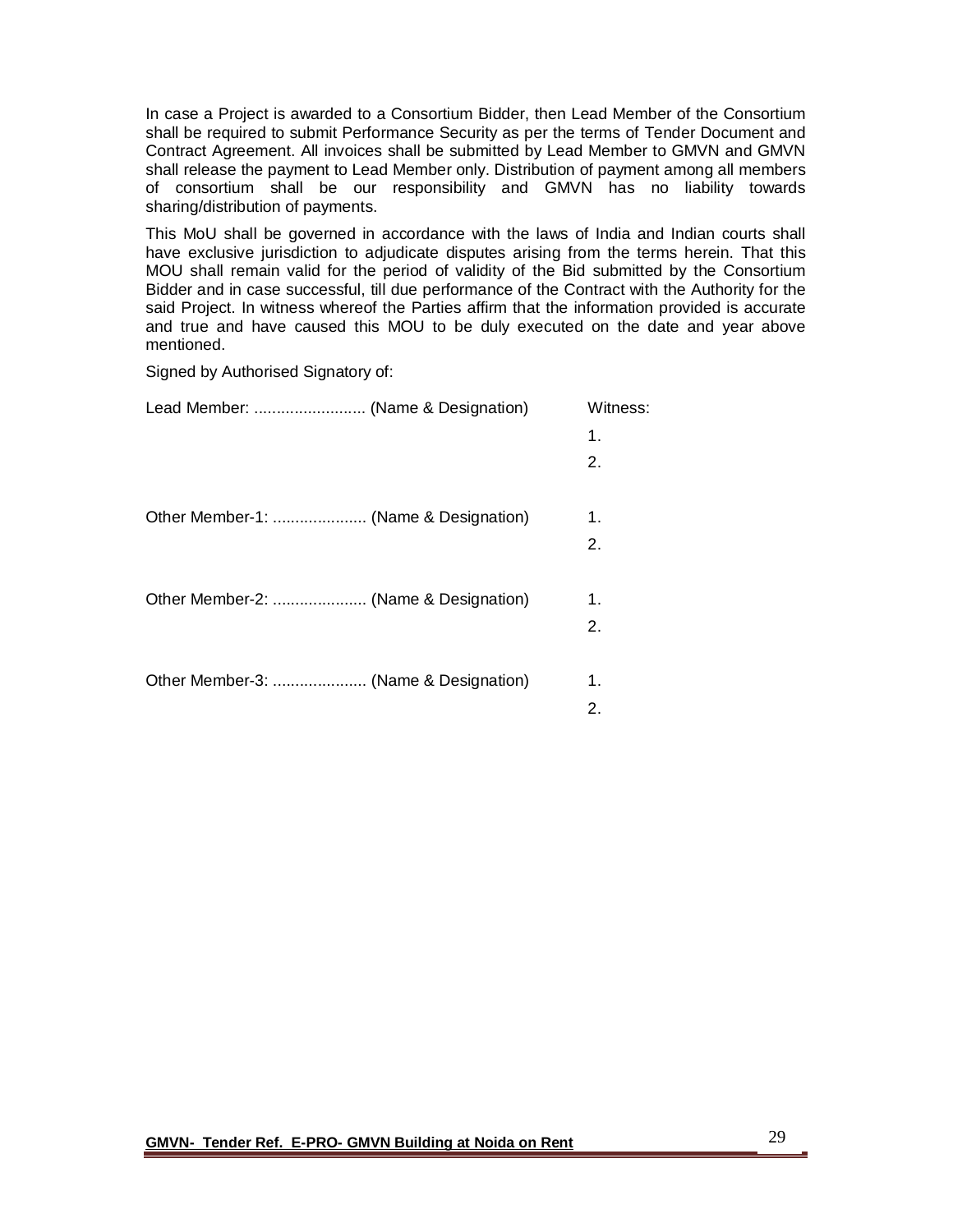# **Financial Bid Form (BOQ)**

(In the MS Excel format available at www.uktenders.gov.in) (Please note that the financial bid should not be submitted physically)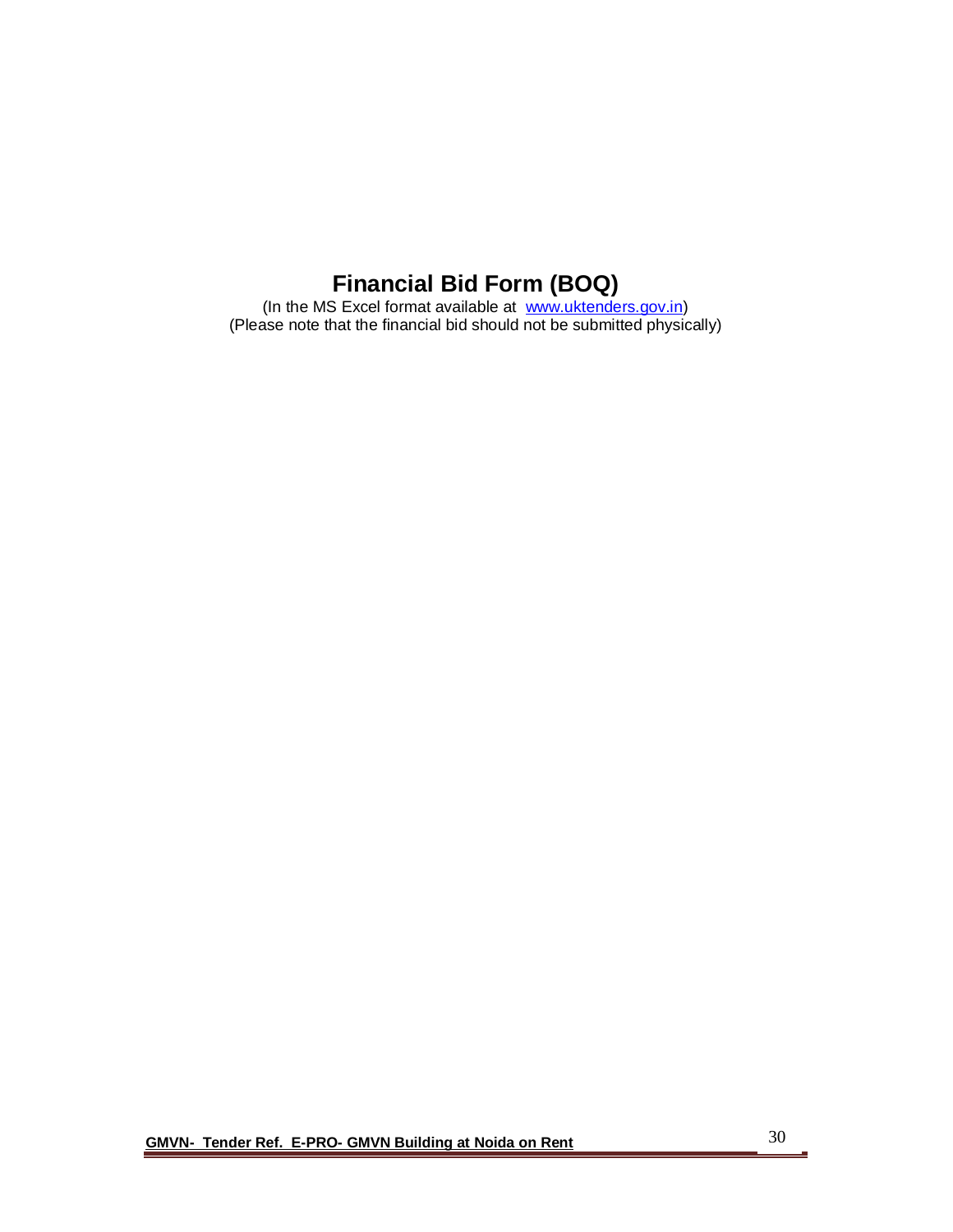## **CHECK LIST OF DOCUMENTS**

| <b>SI</b>      | <b>Particulars of</b><br>document                                                                                                                                                                                    | <b>Technical</b><br><b>Bid</b> | To be scanned<br>and uploaded<br>along with the<br>online bid | <b>Reference</b>                                                                                                                           | <b>Tick the</b><br>item |
|----------------|----------------------------------------------------------------------------------------------------------------------------------------------------------------------------------------------------------------------|--------------------------------|---------------------------------------------------------------|--------------------------------------------------------------------------------------------------------------------------------------------|-------------------------|
| 1              | <b>Tender Fees</b>                                                                                                                                                                                                   | Yes                            | Yes                                                           | Banker's<br>of<br>Copy<br>Cheque/ Demand Draft                                                                                             |                         |
| $\overline{2}$ | Earnest money (EMD) fee                                                                                                                                                                                              | Yes                            | Yes                                                           | Copy of Banker's Cheque/<br>Demand Draft/ FDR/ CDR                                                                                         |                         |
| 3              | <b>Technical bid document</b><br>as per tender document                                                                                                                                                              | Yes                            | Yes                                                           | Technical<br><b>Bid</b><br>forms<br>specified in the Tender<br>document (as applicable)                                                    |                         |
| 4              | Financial bid (BOQ)                                                                                                                                                                                                  | <b>No</b>                      | Yes                                                           | In the form of Spread<br>sheet/ excel file online<br>only                                                                                  |                         |
| 5              | Proof of business<br>establishment                                                                                                                                                                                   | Yes                            | Yes                                                           | <b>Registration Copy</b>                                                                                                                   |                         |
| 6              | Documentary Evidence for<br><b>Business Activity</b><br>undertaken                                                                                                                                                   | Yes                            | Yes                                                           | Copy of Work<br>order,<br>Experience/ completion<br>certificates                                                                           |                         |
| $\overline{7}$ | Proof of turnover (ITR)                                                                                                                                                                                              | Yes                            | Yes                                                           | Tax<br>Return<br>Income<br>Acknowledgements for last<br>three years for FY2018-19,<br>FY2019-20 and FY2020-<br>21.                         |                         |
| 8              | Proof of turnover (Certified<br>annual accounts)                                                                                                                                                                     | Yes                            | Yes                                                           | Certified<br>financials<br>(Balance sheet and Profit<br>& Loss account) for last<br>three years FY2018-19,<br>FY2019-20 and FY2020-<br>21. |                         |
| 9              | Copy of PAN                                                                                                                                                                                                          | Yes                            | Yes                                                           | Please give the PAN of<br>the applying firm                                                                                                |                         |
| 10             | Copy of GST registration                                                                                                                                                                                             | Yes                            | Yes                                                           | <b>GST</b><br><b>Issued</b><br>by<br>department                                                                                            |                         |
| 11             | Copy of Electricity/ water<br>bill / Voter id card/<br>Driving License/ Aadhar<br>card as proof of identity<br>and address (In case<br><b>Bidder</b><br>where<br>is<br>Individual<br>person/<br>proprietorship firm) | Yes                            | Yes                                                           | Copy of any document as<br>proof of identity<br>and<br>address                                                                             |                         |
| 12             | Tender<br>Copy<br>of<br>Document sealed and<br>signed<br>by Authorised<br>Signatory of Bidder                                                                                                                        | Yes                            | Yes                                                           | <b>PDF Format</b>                                                                                                                          |                         |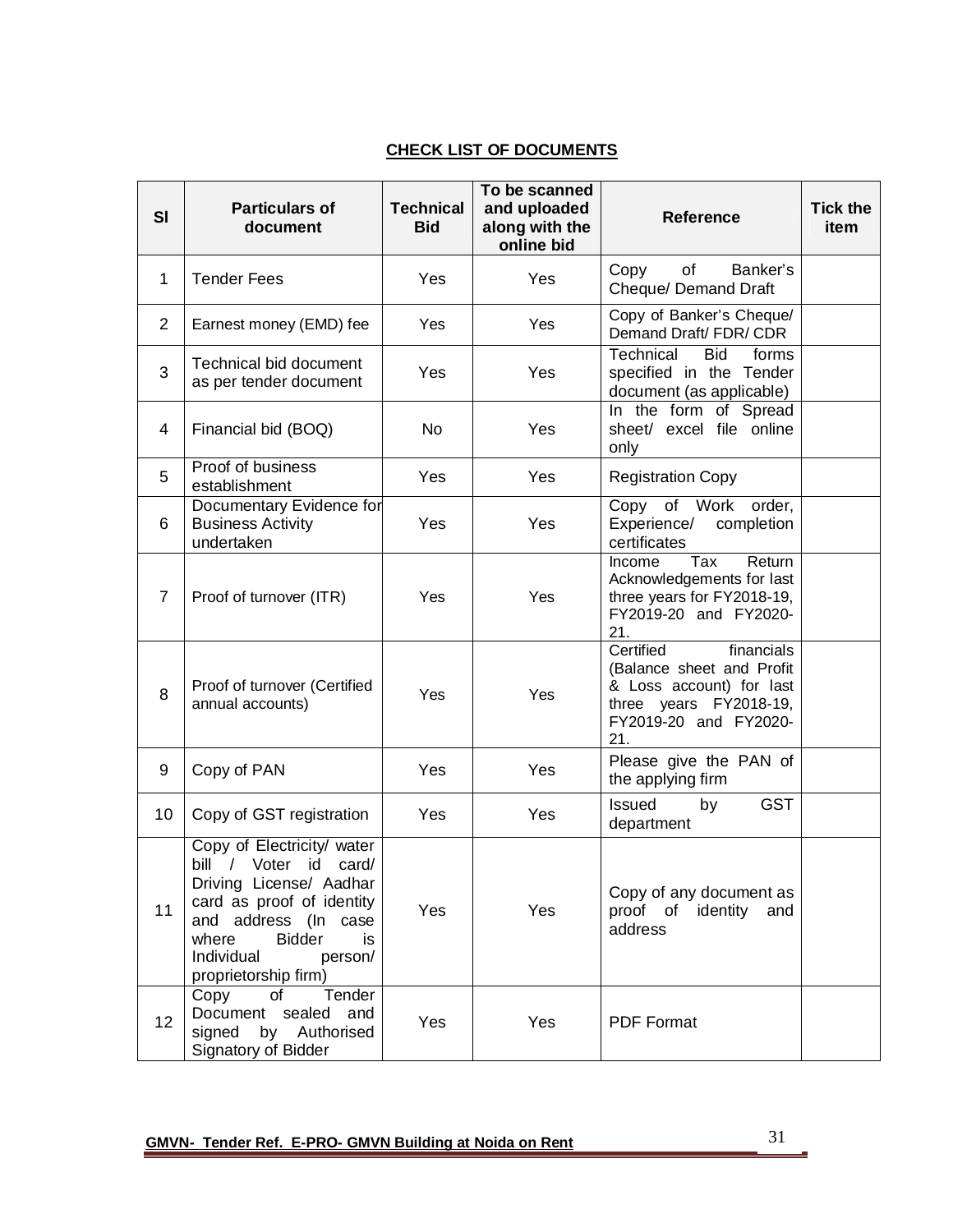## **Draft Contract Agreement cum Lease Deed**

This Agreement cum Lease Deed is executed on this the ……………… day of 2022 at Dehradun (Uttarakhand)

#### **BY AND BETWEEN**

**Garhwal Mandal Vikas Nigam Limited**, a Govt. of Uttarakhand Enterprise, 74/1, Rajpur Road, Dehradun – 248001 (Uttarakhand) (hereinafter referred to as "the **Authority"** or **"GMVN"** which expression shall, unless repugnant to the context or meaning thereof, include its administrators, successors and assigns) of **First Part;**

#### **AND**

M/s ………………………………………………………………….. *(name of address of the Selected Bidder or names of members of Consortium)* (hereinafter referred to as the **"Selected Bidder" or "Service Provider"**), which expression shall, unless repugnant to the context or meaning thereof, include its successors and permitted assigns) of the **Second Part.**

Each of the parties of the **First** and **Second** Part are hereinafter, as the context may admit or require, individually referred to as a **"Party"** and collectively as the **"Parties"**.

#### **WHEREAS:**

- A. Garhwal Mandal Vikas Nigam Limited (**"GMVN"**) decided to procure services from **Lessee for providing Building of GMVN situated at Noida on Lease Rent for the period of Five Years** (**"Contract Period"**) through a private sector supplier to be through transparent competitive bidding process [collectively referred as the **"Tender"**].
- B. For this, GMVN had invited bids for selection of a Bidder through single stage two-part competitive transparent bidding process for the Project through Tender No. …………….. dated…………….
- C. After evaluation of Bids received in response of the Tender, the Authority accepted the bid of the Bidder and issued Letter of Award (LoA) vide its letter no. -------------------------------- (hereinafter called as the **"LOA"**) to the Bidder, requiring, inter alia, the Bidder to submit Performance Security within 10 days of issuance of LOA.
- D. Following the issue of the LOA, the Service Provider having furnished Performance Security for an amount of Rs. ………………………………………..; the Authority has agreed for procuring supply of Services by the Bidder on the terms, conditions and covenants hereinafter set forth in this Contract Agreement.
- E. The Bidder acknowledges and confirms that it has undertaken its obligations to undertake the tender etc., and on the basis of its independent satisfaction hereby agrees to supply of Services in accordance with the terms & conditions of the Contract Agreement.
- F. This Contract agreement shall be valid for a period of ………… from the date of signing. The following documents attached hereto shall be an integral part of this Contract Agreement:
	- a) Financial Bid Submitted by Bidder
	- b) Performance Security Submitted by Bidder
	- c) Tender Document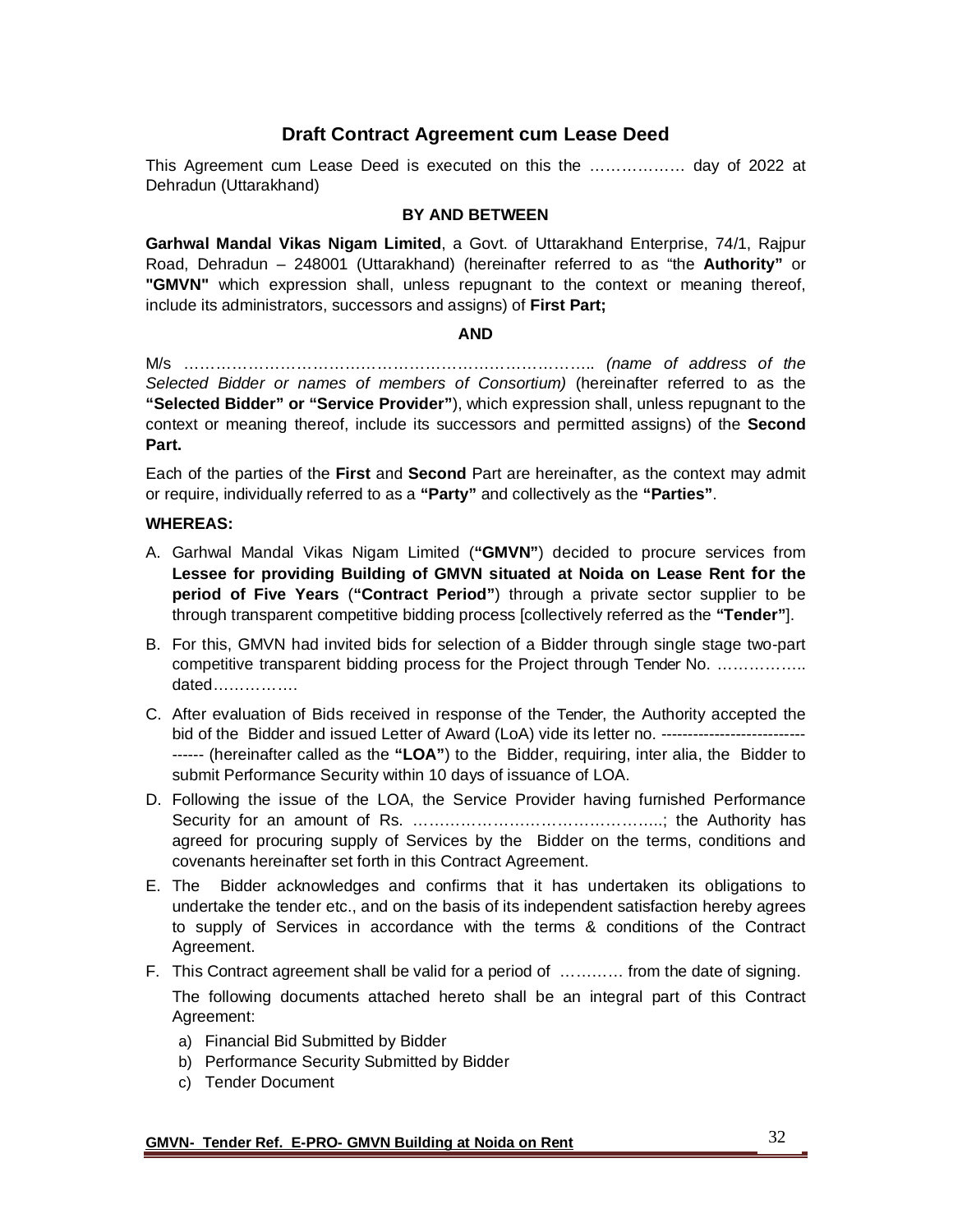d) Pre-bid Minutes, if any

The Bidder shall carry out its Scope of Work in accordance with provision of the Contract Agreement forming the documents mentioned hereinabove.

IN WITNESS WHEREOF, the Parties hereto have caused this Contract to be signed in their respective names as of the day and year first above written.

| For and Behalf of<br>Garhwal Mandal Vikas Nigam Limited                               | For and Behalf of<br>Entity name of Selected Bidder (Lead Member<br>of the Consortium) |           |       |       |     |
|---------------------------------------------------------------------------------------|----------------------------------------------------------------------------------------|-----------|-------|-------|-----|
| <b>Managing Director/General Manager</b><br>Witness<br>1)                             | <b>Authorised</b><br>signature<br>2) Witness                                           | Signatory | name, | title | and |
| For and Behalf of<br>Entity name of Selected Bidder<br>(Member – 1 of the Consortium) | For and Behalf of<br>Entity name of Selected Bidder (Member $-2$<br>of the Consortium) |           |       |       |     |
| Authorised Signatory name, title and Authorised<br>signature<br>3)                    | signature<br>4)                                                                        | Signatory | name, | title | and |
| For and Behalf of<br>Entity name of Selected Bidder<br>(Member – 3 of the Consortium) |                                                                                        |           |       |       |     |

**Authorised Signatory name, title and signature** 5)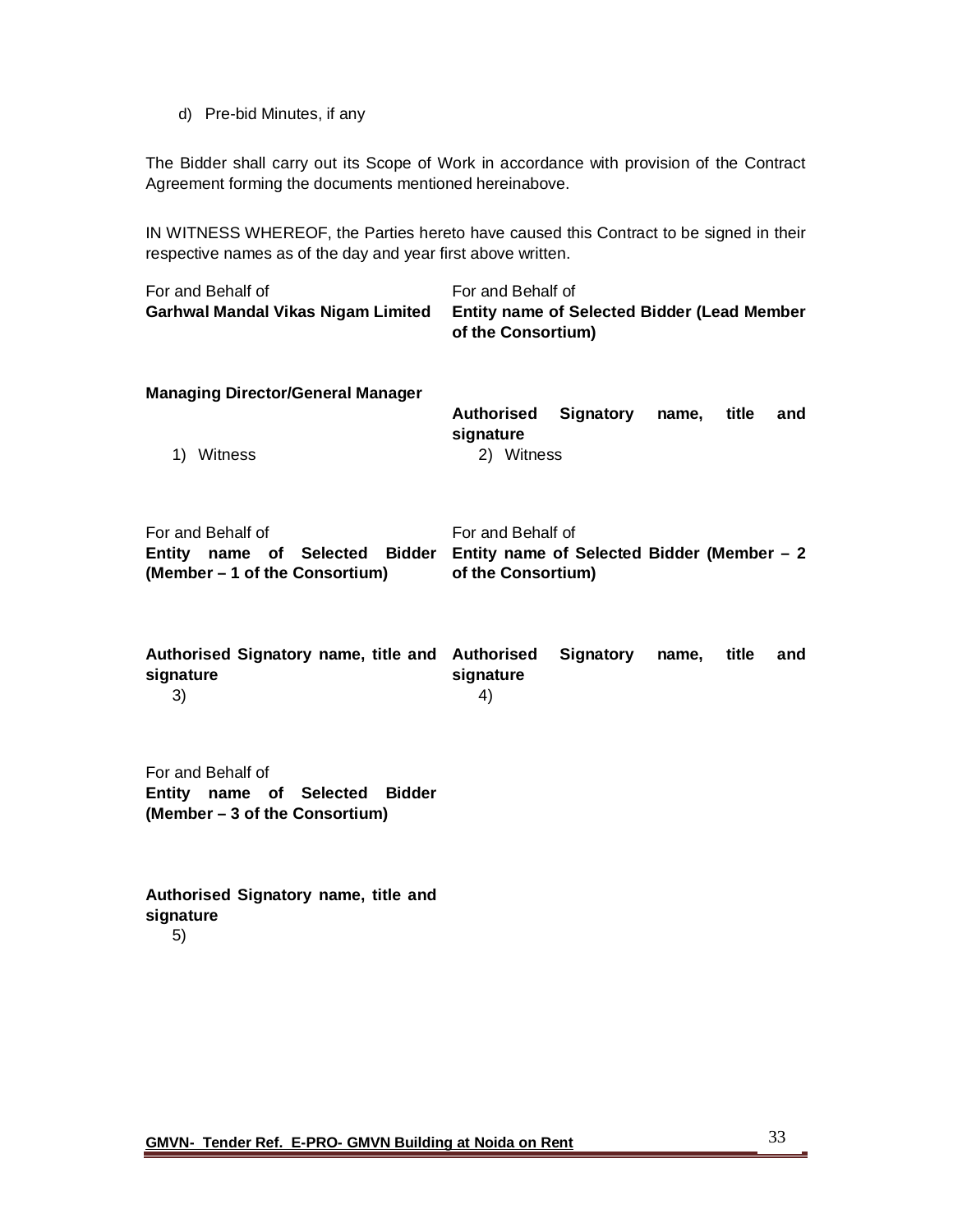#### **Performa of Performance Security**

## **{On non-judicial stamp paper worth……. (Adequate value as per the applicable laws of Govt. of Uttarakhand}**

#### **Managing Director**

#### **Garhwal Mandal Vikas Nigam Limited**

74/1, Rajpur Road, Dehradun – 248001 (Uttarakhand) **Phone:** 0135-2746817, 2749308

## **Sub:- Tender for Selection of Lessee for providing Building of GMVN situated at Noida on Lease Rent for Five Years**

Ref.: ……………………….. (LoA / Agreement No ------ Dated -------)

Date: ……………………….

Bank Guarantee No…….….

This deed of Guarantee is made this day ………………………… of ……………………………. of the year …………………………. between the **Managing Director, Garhwal Mandal Vikas Nigam Limited,** 74/1, Rajpur Road, Dehradun – 248001, Uttarakhand (which expression shall unless excluded by or repugnant to the context includes his successors and assignees) of the one part and the…………………………………………… (Name of issuing Bank), having its head office……………………………………. hereinafter called "The Bank" (which expression shall unless excluded by or repugnant to the context includes his successors and assignees) of the other part

- 1. In accordance with the Agreement No.\_\_\_\_\_\_\_\_\_\_\_\_\_\_\_\_\_\_\_ between **Garhwal Mandal Vikas Nigam Limited** (hereinafter referred to as the "GMVN") for the work of **" Tender for Selection of Lessee for providing Building of GMVN situated at Noida on Lease Rent for Five Years "**, with M/s (Name of Bidder / Name of Lead Member in case of Consortium)……………………………………… address ………………………………………………………………………………….(hereinafter referred to as "Agency"), a Bank Guarantee for a sum of Rs \_\_\_\_\_\_\_\_\_\_valid for a period of \_\_\_\_\_\_\_ from……………., as required to be furnished by the Agency, we the …………(Name of the Bank) (hereinafter referred to as "The Bank") do hereby unequivocally and unconditionally guarantee and undertake to pay during the above said period, on written request by GMVN, an amount not exceeding Rs. ------- Only to GMVN without any reservation. The guarantee would remain valid up to …………..…….. (date) and if any further extension to this is required, the same will be extended as and when required by GMVN.
- 2. We, the …………………………………………………….. (name of the Bank) do hereby further undertake to pay the amounts due and payable under this guarantee without any demur, merely on demand from GMVN stating that the amount claimed is due by way of loss or damage caused to or would be caused to or suffered by GMVN by reason of any breach of any of the terms of conditions of the said Agreement by the Agency. Any such demand made on the Bank shall be conclusive as regards the amount due and payable by the Bank under this guarantee. However, our liability under this guarantee shall be restricted to an amount not exceeding Rs……………….
- 3. We, the …………………………………………………….. (name of the Bank) undertake to pay to GMVN any money so demanded notwithstanding any dispute or disputes raised by the Agency in any suit or proceeding instituted/ pending before any court of tribunal relating thereto, our liability under this present being absolute and unequivocal. The payment so made by us under this bond shall be a valid discharge of our liability for payment there under